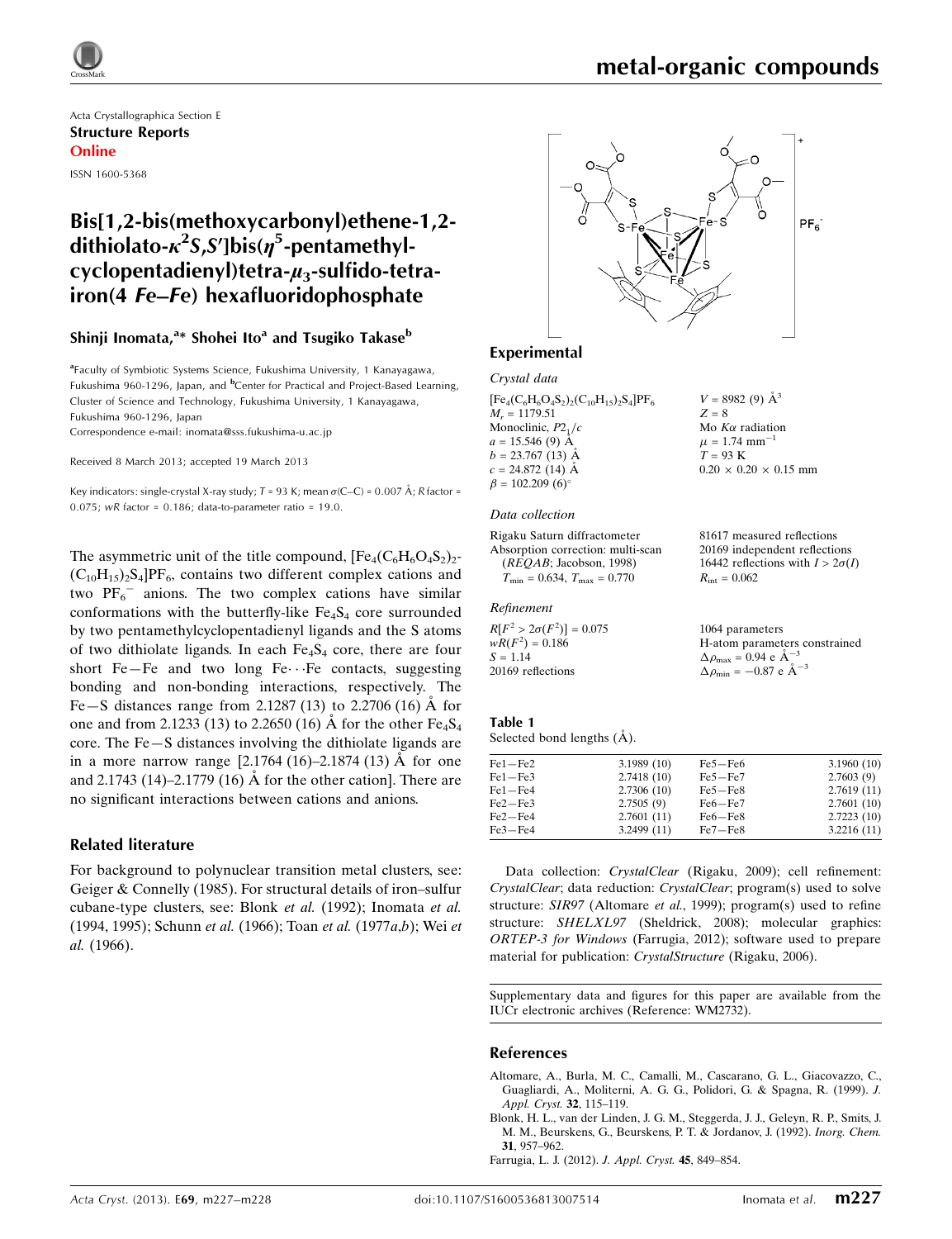- [Geiger, W. E. & Connelly, N. G. \(1985\).](https://scripts.iucr.org/cgi-bin/cr.cgi?rm=pdfbb&cnor=wm2732&bbid=BB4) Adv. Organomet. Chem. 24, 87–130. [Inomata, S., Hitomi, K., Tobita, H. & Ogino, H. \(1994\).](https://scripts.iucr.org/cgi-bin/cr.cgi?rm=pdfbb&cnor=wm2732&bbid=BB5) Inorg. Chim. Acta, 225, [229–238.](https://scripts.iucr.org/cgi-bin/cr.cgi?rm=pdfbb&cnor=wm2732&bbid=BB5)
- [Inomata, S., Takano, H., Hiyama, K., Tobita, H. & Ogino, H. \(1995\).](https://scripts.iucr.org/cgi-bin/cr.cgi?rm=pdfbb&cnor=wm2732&bbid=BB6) [Organometallics](https://scripts.iucr.org/cgi-bin/cr.cgi?rm=pdfbb&cnor=wm2732&bbid=BB6), 14, 2112–2114.
- Jacobson, R. (1998). REQAB[. Private communication to Rigaku Corporation,](https://scripts.iucr.org/cgi-bin/cr.cgi?rm=pdfbb&cnor=wm2732&bbid=BB7) [Tokyo, Japan.](https://scripts.iucr.org/cgi-bin/cr.cgi?rm=pdfbb&cnor=wm2732&bbid=BB7)
- Rigaku (2006). CrystalStructure[. Rigaku Corporation, Tokyo, Japan.](https://scripts.iucr.org/cgi-bin/cr.cgi?rm=pdfbb&cnor=wm2732&bbid=BB8)
- Rigaku (2009). CrystalClear[. Rigaku Corporation, Tokyo, Japan.](https://scripts.iucr.org/cgi-bin/cr.cgi?rm=pdfbb&cnor=wm2732&bbid=BB9)
- [Schunn, R. A., Fritchie, C. J. Jr & Prewitt, C. T. \(1966\).](https://scripts.iucr.org/cgi-bin/cr.cgi?rm=pdfbb&cnor=wm2732&bbid=BB10) Inorg. Chem. 5, 892– [899.](https://scripts.iucr.org/cgi-bin/cr.cgi?rm=pdfbb&cnor=wm2732&bbid=BB10)
- [Sheldrick, G. M. \(2008\).](https://scripts.iucr.org/cgi-bin/cr.cgi?rm=pdfbb&cnor=wm2732&bbid=BB11) Acta Cryst. A64, 112–122.
- [Toan, T., Fehlhammer, W. P. & Dahl, L. F. \(1977](https://scripts.iucr.org/cgi-bin/cr.cgi?rm=pdfbb&cnor=wm2732&bbid=BB12)a). J. Am. Chem. Soc. 99, 402– [407.](https://scripts.iucr.org/cgi-bin/cr.cgi?rm=pdfbb&cnor=wm2732&bbid=BB12)
- [Toan, T., Teo, B. K., Ferguson, J. A., Meyer, T. J. & Dahl, L. F. \(1977](https://scripts.iucr.org/cgi-bin/cr.cgi?rm=pdfbb&cnor=wm2732&bbid=BB13)b). J. Am. [Chem. Soc.](https://scripts.iucr.org/cgi-bin/cr.cgi?rm=pdfbb&cnor=wm2732&bbid=BB13) 99, 408–416.
- [Wei, C. H., Wilkes, G. R., Treichel, P. M. & Dahl, L. F. \(1966\).](https://scripts.iucr.org/cgi-bin/cr.cgi?rm=pdfbb&cnor=wm2732&bbid=BB14) Inorg. Chem. 5, [900–905.](https://scripts.iucr.org/cgi-bin/cr.cgi?rm=pdfbb&cnor=wm2732&bbid=BB14)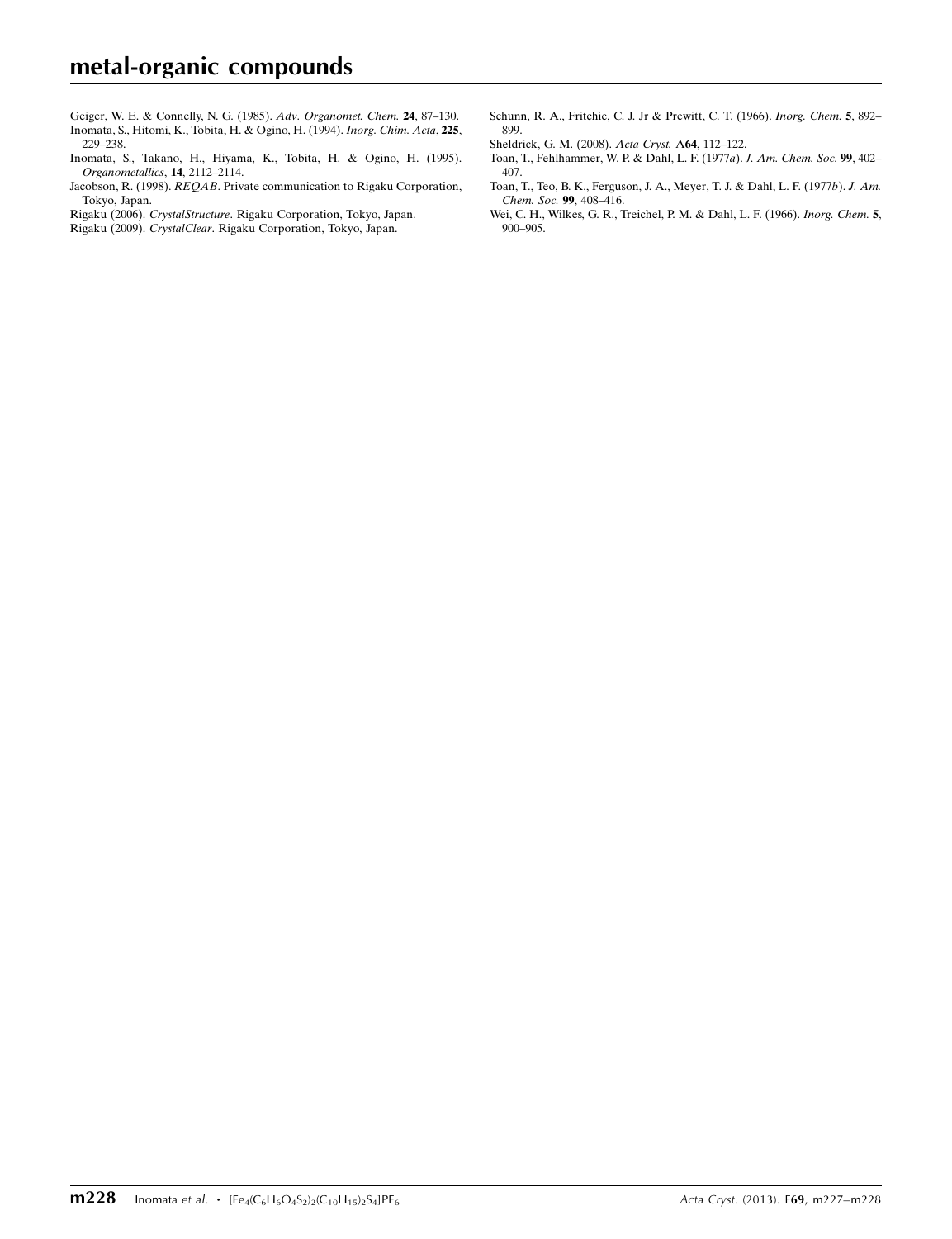# **supporting information**

*Acta Cryst.* (2013). E**69**, m227–m228 [doi:10.1107/S1600536813007514]

# **Bis[1,2-bis(methoxycarbonyl)ethene-1,2-dithiolato-***κ***<sup>2</sup>** *S***,***S***′]bis(***η***<sup>5</sup> -pentamethylcyclopentadienyl)tetra-***µ***3-sulfido-tetrairon(4** *Fe***–***Fe***) hexafluoridophosphate**

### **Shinji Inomata, Shohei Ito and Tsugiko Takase**

### **S1. Comment**

The structures of polynuclear transition metal clusters depend on the total charge of the clusters (Geiger & Connelly, 1985). Notable examples are illustrated by a series of cyclopentadienyl (Cp)-supported iron-sulfur cubane-type clusters, [Fe4S4Cp4] (Schunn *et al.*, 1966; Wei *et al.*, 1966) and their monocationic and dicationic representatives [Fe4S4Cp4]+ (Toan *et al.*, 1977*a*) and  $[Fe_4S_4Cp_4]^{2+}$  (Toan *et al.*, 1977*b*). In this series, the total bond order of iron—iron interactions increases upon changing the charge from 0 to  $+2$ . A similar tendency is also known for methylcyclopentadienyl analogues  $[Fe_4S_4(MeCp)_4]^n$  ( $n = 0, +1$ ) (Blonk *et al.*, 1992).

Previously, we found a structural change accompanying an one-electron transfer between the mixed-ligand iron-sulfur cubane-type cluster  $[Fe_4S_4(Ph_2C_2S_2)_2(C_5Me_5)_2]$  ( $[Fe_4S_4(Ph_2C_2S_2)_2Cp*_2]$ ) and its monocationic derivative  $[Fe_4S_4(Ph_2C_2S_2)_{2}Cp_{2}^{*}] (PF_6)$  (Inomata *et al.*, 1994). In both clusters the Fe<sub>4</sub>S<sub>4</sub> cores are surrounded by two pentamethylcyclopentadienyl (Cp\*) ligands and the S atoms of two diphenyldithiolate ligands. Upon single-electron oxidation, the number of iron—iron bonds increased by three to four accompanied by a complex rearrangement of corresponding bonds. We report here the second structural example of such a monocationic mixed-ligand cluster,  $[Fe_4S_4\{(MeO_2C)_2C_2S_2\} _2Cp^*2]PF_6$  or  $[Fe_4S_4(C_6H_6O_4S_2)_2(C_{10}H_{15})_2]PF_6$ , (I), which has bis(methoxycarbonyl)dithiolate ligands instead of diphenyldithiolate ligands.

The asymmetric unit of compound (I) consists of two different cations and anions. There are no significant cation···anion interactions. The cations have quite similar conformations. The butterfly-like  $Fe<sub>4</sub>S<sub>4</sub>$  cores are surrounded by two  $Cp^*$  ligands and the S atoms of two dithiolate ligands. In each Fe<sub>4</sub>S<sub>4</sub> core, there are four short Fe—Fe contacts (2.7306 (10) - 2.7601 (11) Å and 2.7223 (10) - 2.7619 (11) Å for each cation), indicating there is a bonding interaction. The remaining two long Fe···Fe distances (3.1989 (10) and 3.2499 (11) Å, 3.1960 (10) and 3.2216 (11) Å for each cation) suggest non-bonding interactions (Table 1). The iron-sulfur distances in the  $Fe<sub>4</sub>S<sub>4</sub>$  core range from 2.1287 (13) to 2.2706 (16) Å for one and from 2.1233 (13) to 2.2650 (16) Å for the other cation and are normal. On the other hand, the distances between iron and sulfur involving the dithiolate ligands are in a more narrow range (2.1764 (16) to 2.1874 (13) Å and 2.1743 (14) to 2.1779 (16) Å for each cation). The slight differences in both complex cations are registered by changes of the conformation between methoxycarbonyl groups and dithiolate five-membered chelate rings.

### **S2. Experimental**

To a dichloromethane solution containing  $[Fe_4S_4({MeO_2C})_2C_2S_2$ <sub>2</sub>Cp<sup>\*</sup><sub>2</sub>] (Inomata *et al.*, 1995) (104 mg, 0.101 mmol), was added  $[Fe(Cp)_2]PF_6$  (107 mg, 0.323 mmol). The reaction mixture was stirred for 0.5 h at room temperature. After removal of the solvent, the residue was washed with water and then hexane to afford the title compound (yield 109 mg; 92%). Single crystals suitable for X-ray structural analysis were grown by layering hexane on the dichloromethane solution of the monocationic cluster at room temperature.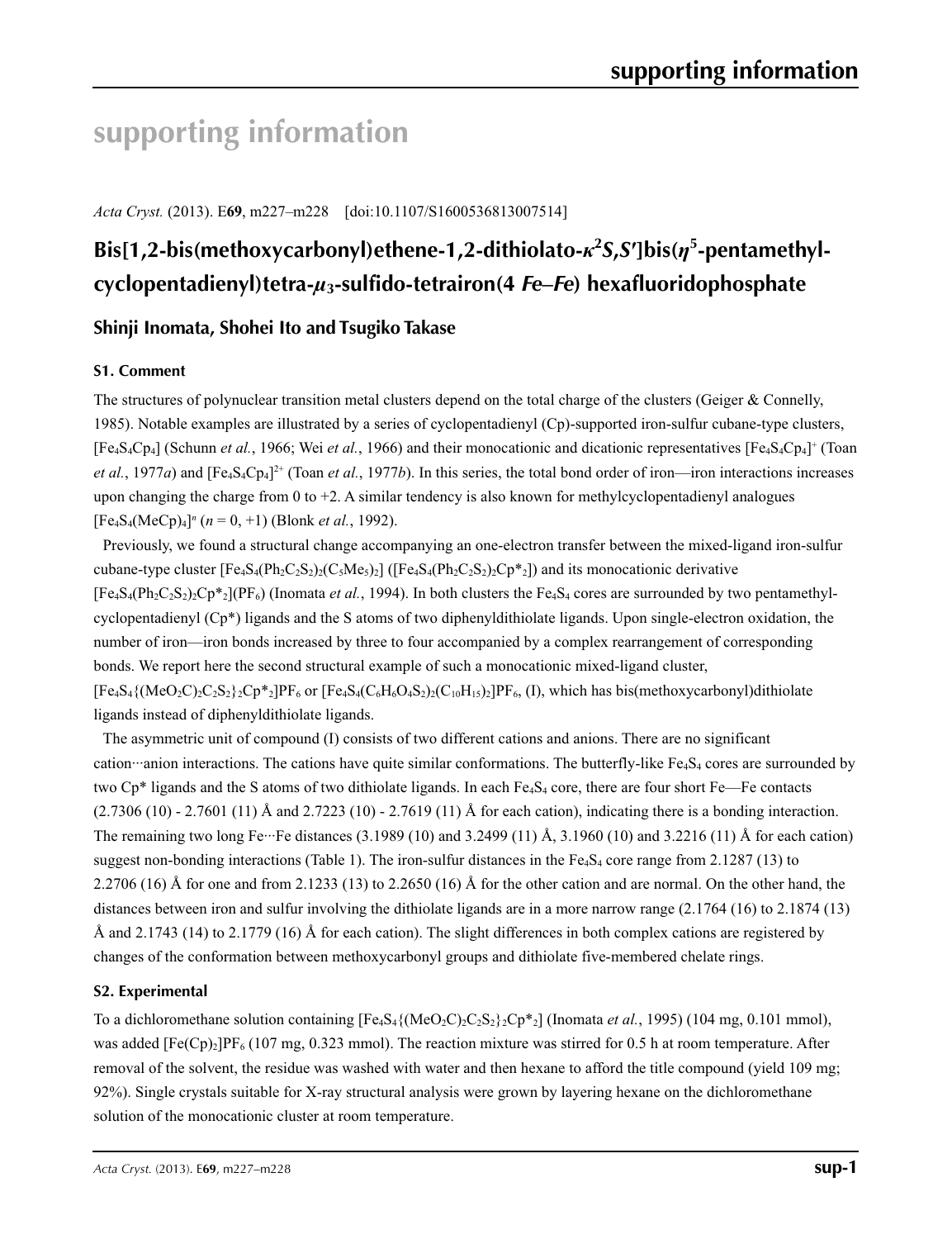### **S3. Refinement**

All hydrogen atoms were placed in calculated positions with C—H distances of 0.98 Å. The *U*iso(H) values were fixed at 1.2 times the  $U_{eq}(C)$  values of the carbon atoms to which they are covalently bonded.



### **Figure 1**

The molecular structures of the two complex cations and the  $PF_6$  anions in the title compound, drawn with displacement ellipsoid at the 50% probability level. All hydrogen atoms were omitted for clarity. Solid lines indicate short Fe–Fe contacts.

## **Bis[1,2-bis(methoxycarbonyl)ethene-1,2-dithiolato-***κ***<sup>2</sup>** *S***,***S***′]bis(***η***<sup>5</sup> -pentamethylcyclopentadienyl)tetra-***µ***3-sulfidotetrairon(4** *Fe***–***Fe***) hexafluoridophosphate**

| Crystal data                                    |                                    |
|-------------------------------------------------|------------------------------------|
| $[Fe_4(C_6H_6O_4S_2)_2(C_{10}H_{15})_2S_4]PF_6$ | $b = 23.767(13)$ Å                 |
| $M_r = 1179.51$                                 | $c = 24.872(14)$ Å                 |
| Monoclinic, $P2_1/c$                            | $\beta$ = 102.209 (6) <sup>o</sup> |
| Hall symbol: -P 2ybc                            | $V = 8982(9)$ Å <sup>3</sup>       |
| $a = 15.546(9)$ Å                               | $Z = 8$                            |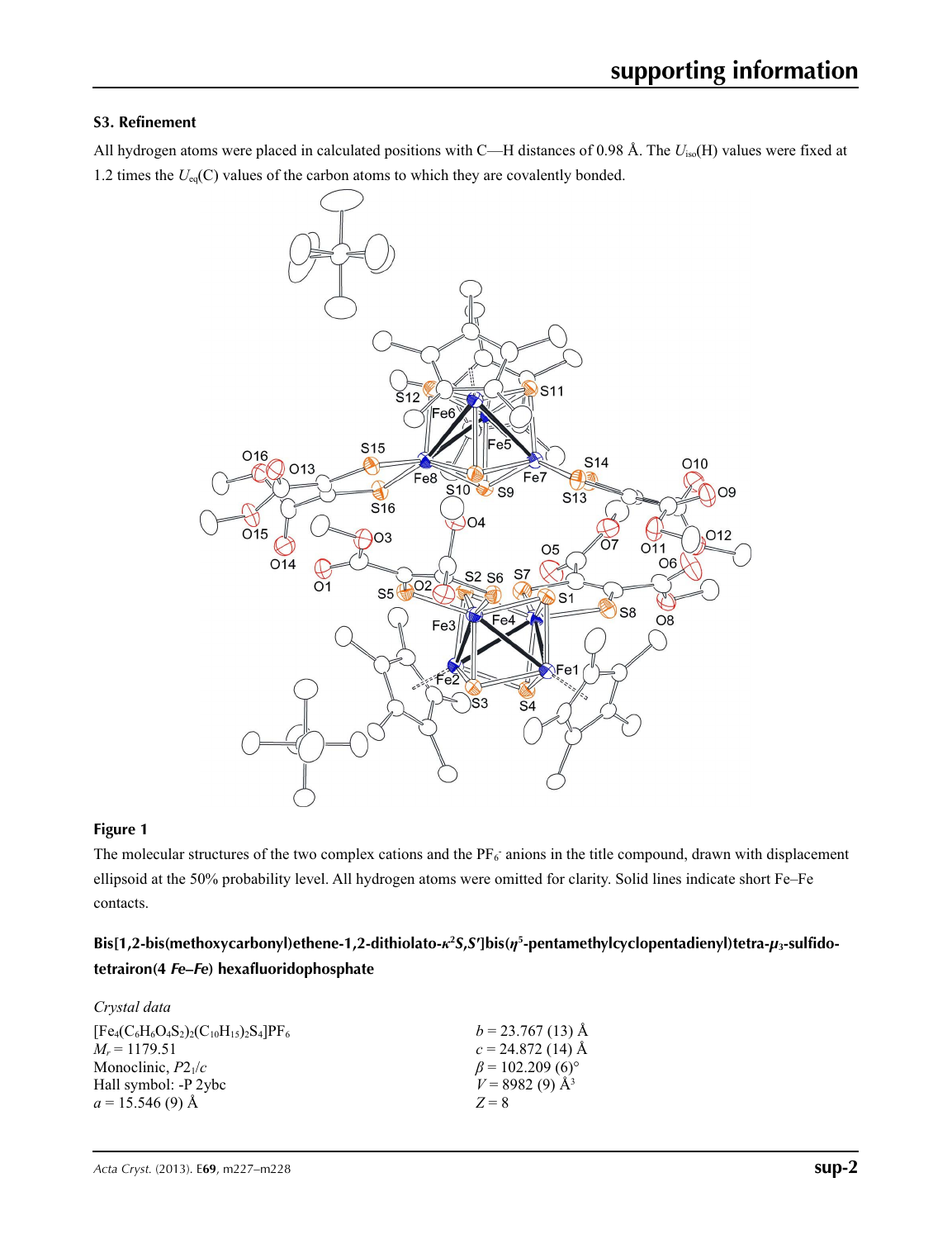$F(000) = 4792.00$  $D_x = 1.744 \text{ Mg m}^{-3}$ Mo *Kα* radiation, *λ* = 0.71075 Å Cell parameters from 16701 reflections  $\theta = 3.0 - 27.5^{\circ}$ 

### *Data collection*

| Rigaku Saturn                                                         | 20169 independent reflections                      |
|-----------------------------------------------------------------------|----------------------------------------------------|
| diffractometer                                                        | 16442 reflections with $I > 2\sigma(I)$            |
| Detector resolution: 7.31 pixels $mm-1$                               | $R_{\rm int} = 0.062$                              |
| $\omega$ scans                                                        | $\theta_{\rm max} = 27.5^{\circ}$                  |
| Absorption correction: multi-scan                                     | $h = -20 \rightarrow 20$                           |
| (REQAB; Jacobson, 1998)                                               | $k = -30 \rightarrow 30$                           |
| $T_{\min} = 0.634$ , $T_{\max} = 0.770$<br>81617 measured reflections | $l = -32 \rightarrow 31$                           |
| Refinement                                                            |                                                    |
| Refinement on $F^2$                                                   | H-atom parameters constrained                      |
| $R[F^2 > 2\sigma(F^2)] = 0.075$                                       | $w = 1/[\sigma^2(F_0^2) + (0.0697P)^2 + 28.5393P]$ |
| $wR(F^2) = 0.186$                                                     | where $P = (F_o^2 + 2F_c^2)/3$                     |
| $S = 1.14$                                                            | $(\Delta/\sigma)_{\text{max}}$ < 0.001             |

## 1064 parameters *Special details*

20169 reflections

**Refinement**. Refinement was performed using all reflections. The weighted *R*-factor (*wR*) and goodness of fit (*S*) are based on  $F^2$ . *R*-factor (gt) are based on *F*. The threshold expression of  $F^2 > 2.0$   $\sigma(F^2)$  is used only for calculating *R*-factor (gt).

Δ*ρ*max = 0.94 e Å−3 Δ*ρ*min = −0.87 e Å−3

 $\mu = 1.74$  mm<sup>-1</sup>  $T = 93$  K Block, black

 $0.20 \times 0.20 \times 0.15$  mm

*Fractional atomic coordinates and isotropic or equivalent isotropic displacement parameters (Å2 )*

|                 | $\mathcal{X}$ | $\mathcal{Y}$ | z          | $U_{\rm iso}$ */ $U_{\rm eq}$ |  |
|-----------------|---------------|---------------|------------|-------------------------------|--|
| Fe1             | 0.07715(5)    | 0.25810(3)    | 0.13972(3) | 0.02379(16)                   |  |
| Fe <sub>2</sub> | 0.17209(5)    | 0.14168(3)    | 0.12396(3) | 0.02310(15)                   |  |
| Fe3             | 0.25495(5)    | 0.23885(3)    | 0.16724(3) | 0.02406(16)                   |  |
| Fe4             | 0.10372(5)    | 0.17163(3)    | 0.21367(3) | 0.02498(16)                   |  |
| Fe <sub>5</sub> | 0.40860(5)    | 0.16445(3)    | 0.41442(3) | 0.02296(15)                   |  |
| Fe <sub>6</sub> | 0.51419(5)    | 0.27648(3)    | 0.39853(3) | 0.02344(15)                   |  |
| Fe7             | 0.33413(5)    | 0.26306(3)    | 0.36759(3) | 0.02417(16)                   |  |
| Fe8             | 0.48134(5)    | 0.19003(3)    | 0.32525(3) | 0.02368(15)                   |  |
| S1              | 0.16053(9)    | 0.25894(5)    | 0.22228(5) | 0.0252(2)                     |  |
| S <sub>2</sub>  | 0.24502(9)    | 0.15484(5)    | 0.20734(5) | 0.0249(2)                     |  |
| S <sub>3</sub>  | 0.16987(9)    | 0.22812(5)    | 0.08839(5) | 0.0241(2)                     |  |
| S4              | 0.03634(9)    | 0.16770(5)    | 0.12982(5) | 0.0252(2)                     |  |
| S <sub>5</sub>  | 0.38789(9)    | 0.21638(5)    | 0.16024(5) | 0.0267(2)                     |  |
| S <sub>6</sub>  | 0.29811(9)    | 0.32650(5)    | 0.17785(6) | 0.0271(2)                     |  |
| S7              | 0.10692(9)    | 0.09201(6)    | 0.25727(6) | 0.0296(2)                     |  |
| S8              | 0.00484(10)   | 0.20097(6)    | 0.25752(6) | 0.0304(3)                     |  |
| S9              | 0.33870(9)    | 0.17746(5)    | 0.32996(5) | 0.0249(2)                     |  |
| S <sub>10</sub> | 0.43360(9)    | 0.27930(5)    | 0.31515(5) | 0.0253(2)                     |  |
| <b>S11</b>      | 0.41556(9)    | 0.25207(5)    | 0.44758(5) | 0.0247(2)                     |  |
| S <sub>12</sub> | 0.54640(9)    | 0.18524(5)    | 0.40926(5) | 0.0245(2)                     |  |
|                 |               |               |            |                               |  |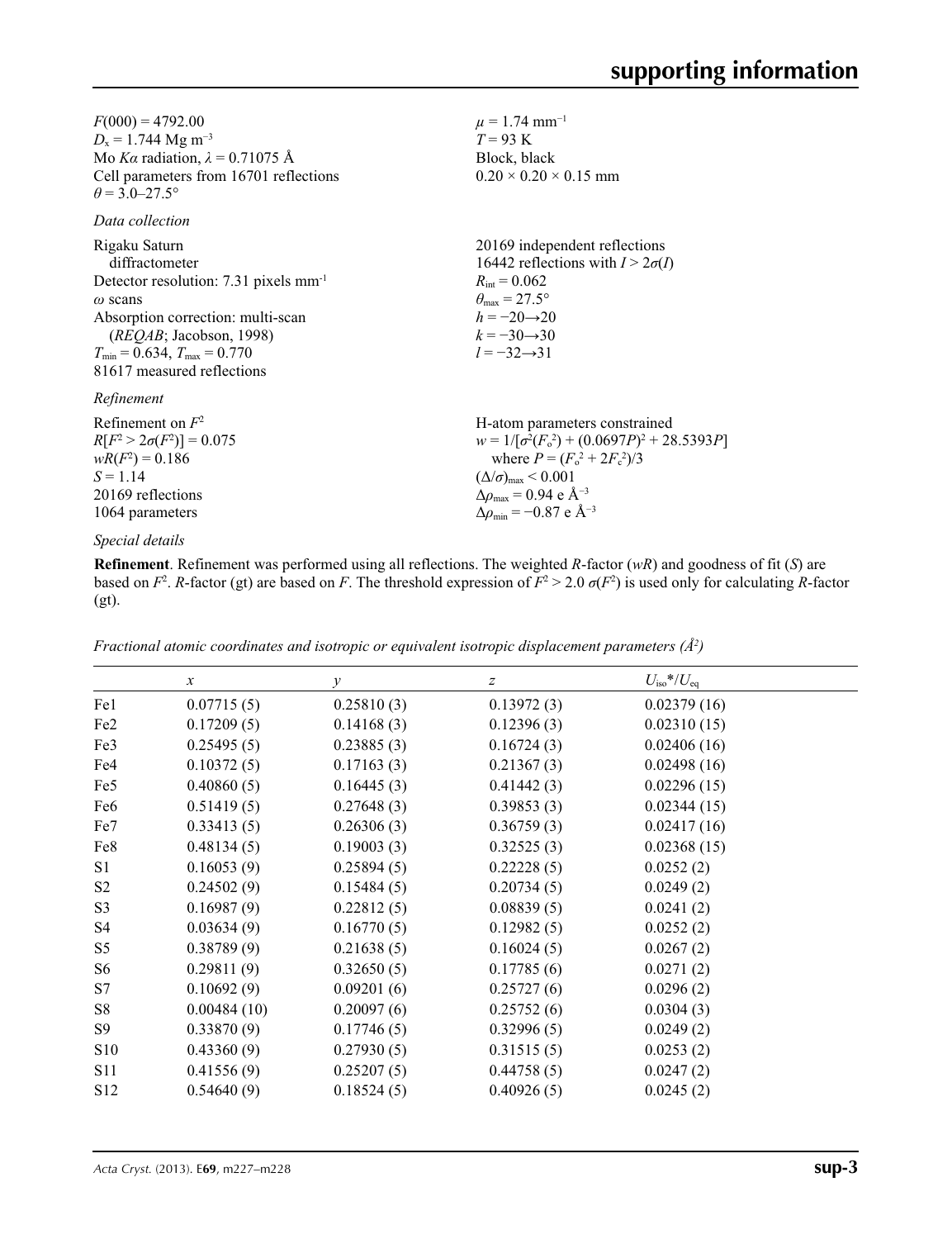| S13             | 0.28944(9)   | 0.34880(5)     | 0.34754(6)     | 0.0284(2)  |
|-----------------|--------------|----------------|----------------|------------|
| S14             | 0.20265(9)   | 0.24286(6)     | 0.37925(6)     | 0.0276(2)  |
| S <sub>15</sub> | 0.58474(9)   | 0.21416(5)     | 0.28298(5)     | 0.0262(2)  |
| S16             | 0.47793(9)   | 0.10758(5)     | 0.28698(6)     | 0.0278(2)  |
| P <sub>1</sub>  | 0.22590(10)  | $-0.06091(6)$  | 0.00440(7)     | 0.0342(3)  |
| P <sub>2</sub>  | 0.79528(11)  | 0.08690(7)     | 0.53460(7)     | 0.0398(3)  |
| F1              | 0.2900(2)    | $-0.05306(19)$ | 0.06399(17)    | 0.0594(11) |
| F <sub>2</sub>  | 0.1630(2)    | $-0.06931(19)$ | $-0.05418(16)$ | 0.0564(10) |
| F <sub>3</sub>  | 0.1453(2)    | $-0.03742(17)$ | 0.02790(17)    | 0.0511(9)  |
| F4              | 0.2500(2)    | 0.00156(17)    | $-0.0111(2)$   | 0.0635(11) |
| F <sub>5</sub>  | 0.3070(2)    | $-0.08523(17)$ | $-0.01850(16)$ | 0.0485(9)  |
| F <sub>6</sub>  | 0.2040(2)    | $-0.12284(16)$ | 0.02164(19)    | 0.0586(11) |
| F7              | 0.8525(4)    |                |                | 0.105(2)   |
| F8              | 0.7378(3)    | 0.0881(2)      | 0.5951(2)      |            |
|                 |              | 0.0907(2)      | 0.47366(19)    | 0.0819(16) |
| F <sub>9</sub>  | 0.7742(3)    | 0.15229(19)    | 0.5407(2)      | 0.0773(14) |
| F10             | 0.8811(2)    | 0.10435(19)    | 0.5135(2)      | 0.0659(12) |
| F11             | 0.8167(3)    | 0.0239(2)      | 0.5264(3)      | 0.129(3)   |
| F12             | 0.7088(2)    | 0.0706(2)      | 0.5558(2)      | 0.0691(13) |
| O <sub>1</sub>  | 0.5672(2)    | 0.23236(16)    | 0.13678(16)    | 0.0331(8)  |
| O2              | 0.4382(2)    | 0.41343(16)    | 0.12956(16)    | 0.0352(9)  |
| O <sub>3</sub>  | 0.5844(2)    | 0.32126(15)    | 0.16952(16)    | 0.0312(8)  |
| O <sub>4</sub>  | 0.4903(2)    | 0.40029(15)    | 0.22064(15)    | 0.0304(8)  |
| O <sub>5</sub>  | 0.0196(3)    | $-0.00103(18)$ | 0.31801(18)    | 0.0441(10) |
| O <sub>6</sub>  | $-0.0984(3)$ | 0.19614(19)    | 0.3522(2)      | 0.0504(12) |
| O <sub>7</sub>  | 0.0088(2)    | 0.06421(17)    | 0.38207(16)    | 0.0353(9)  |
| O <sub>8</sub>  | $-0.1459(2)$ | 0.11024(16)    | 0.32115(15)    | 0.0320(8)  |
| O <sub>9</sub>  | 0.0916(2)    | 0.42316(17)    | 0.38344(17)    | 0.0391(9)  |
| O10             | 0.0418(2)    | 0.28168(18)    | 0.42666(16)    | 0.0383(9)  |
| O11             | 0.1559(2)    | 0.43978(17)    | 0.31230(18)    | 0.0380(9)  |
| O12             | $-0.0060(2)$ | 0.32613(18)    | 0.34611(17)    | 0.0359(9)  |
| O13             | 0.7394(2)    | 0.19747(16)    | 0.23000(16)    | 0.0330(8)  |
| O14             | 0.5351(2)    | 0.02758(17)    | 0.19250(18)    | 0.0390(9)  |
| O15             | 0.6840(2)    | 0.11810(16)    | 0.18545(17)    | 0.0358(9)  |
| O16             | 0.6576(2)    | 0.02846(15)    | 0.26018(15)    | 0.0304(8)  |
| C <sub>1</sub>  | 0.0520(3)    | 0.3487(2)      | 0.1384(2)      | 0.0327(12) |
| C2              | $-0.0131(3)$ | 0.3207(2)      | 0.1621(2)      | 0.0290(11) |
| C <sub>3</sub>  | $-0.0598(3)$ | 0.2821(2)      | 0.1229(2)      | 0.0280(11) |
| C <sub>4</sub>  | $-0.0237(3)$ | 0.2864(2)      | 0.0741(2)      | 0.0306(11) |
| C <sub>5</sub>  | 0.0438(3)    | 0.3280(2)      | 0.0841(2)      | 0.0314(12) |
| C6              | 0.1101(4)    | 0.3954(2)      | 0.1658(3)      | 0.0461(16) |
| C7              | $-0.0340(4)$ | 0.3378(2)      | 0.2156(2)      | 0.0414(14) |
| C8              | $-0.1378(3)$ | 0.2477(2)      | 0.1283(2)      | 0.0382(13) |
| C9              | $-0.0609(4)$ | 0.2575(2)      | 0.0209(2)      |            |
|                 |              |                |                | 0.0392(14) |
| C10             | 0.0918(4)    | 0.3494(2)      | 0.0421(2)      | 0.0468(17) |
| C11             | 0.2685(3)    | 0.0860(2)      | 0.0984(2)      | 0.0272(11) |
| C12             | 0.2112(3)    | 0.1098(2)      | 0.0519(2)      | 0.0262(10) |
| C13             | 0.1226(3)    | 0.0924(2)      | 0.0524(2)      | 0.0266(10) |
| C14             | 0.1260(3)    | 0.0584(2)      | 0.1003(2)      | 0.0285(11) |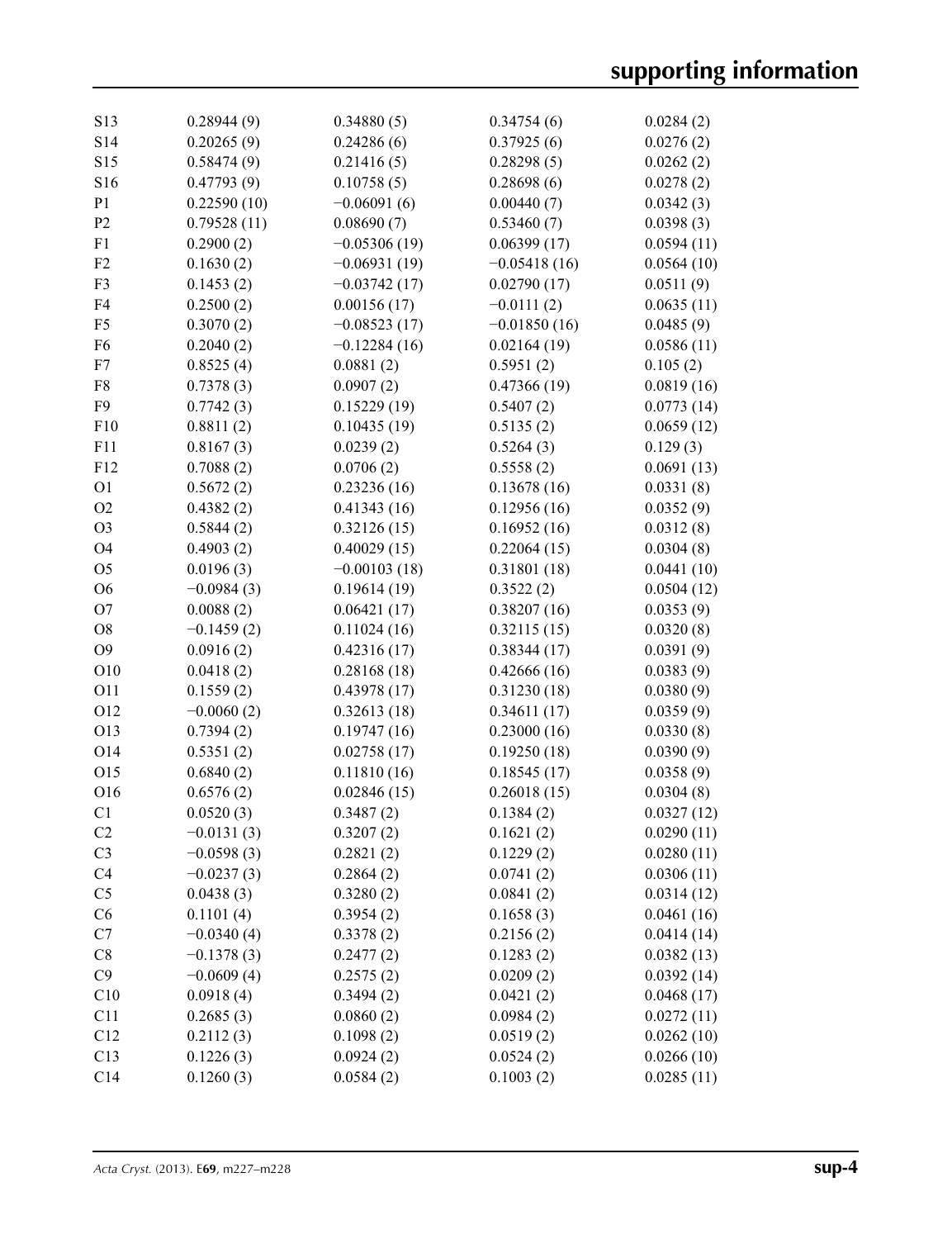| C15             | 0.2151(3)              | 0.0543(2) | 0.1283(2) | 0.0283(11) |
|-----------------|------------------------|-----------|-----------|------------|
| C16             | 0.3666(3)              | 0.0857(2) | 0.1092(2) | 0.0334(12) |
| C17             | 0.2391(3)              | 0.1419(2) | 0.0063(2) | 0.0310(11) |
| C18             | 0.0435(3)              | 0.1038(2) | 0.0084(2) | 0.0325(12) |
| C19             | 0.0515(3)              | 0.0273(2) | 0.1147(2) | 0.0322(12) |
| C20             | 0.2508(4)              | 0.0182(2) | 0.1773(2) | 0.0354(13) |
| C21             | 0.4461(3)              | 0.2784(2) | 0.1631(2) | 0.0246(10) |
| C22             | 0.4050(3)              | 0.3275(2) | 0.1710(2) | 0.0262(10) |
| C <sub>23</sub> | 0.0278(3)              | 0.0968(2) | 0.2964(2) | 0.0294(11) |
| C <sub>24</sub> | $-0.0190(3)$           | 0.1451(2) | 0.2953(2) | 0.0291(11) |
| C <sub>25</sub> | 0.5377(3)              | 0.2737(2) | 0.1542(2) | 0.0274(11) |
|                 |                        |           |           |            |
| C <sub>26</sub> | 0.4456(3)              | 0.3849(2) | 0.1704(2) | 0.0283(11) |
| C27             | 0.0180(3)              | 0.0471(2) | 0.3319(2) | 0.0318(12) |
| C28             | $-0.0912(4)$           | 0.1541(2) | 0.3268(2) | 0.0324(12) |
| C29             | 0.6745(3)              | 0.3204(2) | 0.1611(2) | 0.0374(13) |
| C30             | 0.5421(4)              | 0.4515(2) | 0.2211(2) | 0.0419(14) |
| C31             | $-0.0156(4)$           | 0.0199(2) | 0.4170(2) | 0.0444(15) |
| C32             | $-0.2087(4)$           | 0.1119(2) | 0.3572(2) | 0.0383(13) |
| C33             | 0.3072(3)              | 0.1112(2) | 0.4383(2) | 0.0284(11) |
| C <sub>34</sub> | 0.3604(3)              | 0.1372(2) | 0.4852(2) | 0.0289(11) |
| C <sub>35</sub> | 0.4495(3)              | 0.1203(2) | 0.4891(2) | 0.0277(11) |
| C36             | 0.4515(3)              | 0.0821(2) | 0.4438(2) | 0.0260(10) |
| C37             | 0.3647(3)              | 0.0771(2) | 0.4131(2) | 0.0269(11) |
| C38             | 0.2090(3)              | 0.1103(2) | 0.4216(2) | 0.0337(12) |
| C39             | 0.3257(4)              | 0.1734(2) | 0.5250(2) | 0.0322(12) |
| C40             | 0.5267(3)              | 0.1355(2) | 0.5338(2) | 0.0325(12) |
| C <sub>41</sub> | 0.5300(4)              | 0.0489(2) | 0.4351(2) | 0.0339(12) |
| C42             | 0.3336(4)              | 0.0391(2) | 0.3645(2) | 0.0312(11) |
| C43             | 0.6137(3)              | 0.3332(2) | 0.3789(2) | 0.0267(10) |
| C44             | 0.6534(3)              | 0.2943(2) | 0.4195(2) | 0.0274(11) |
| C45             | 0.6133(3)              | 0.3026(2) | 0.4661(2) | 0.0282(11) |
| C46             | 0.5495(3)              | 0.3462(2) | 0.4536(2) | 0.0307(11) |
| C47             | 0.5483(3)              | 0.3649(2) | 0.3989(2) | 0.0276(11) |
| C48             | 0.6428(3)              | 0.3458(2) | 0.3264(2) | 0.0325(12) |
| C49             | 0.7296(3)              | 0.2568(2) | 0.4180(2) | 0.0350(12) |
| C50             | 0.6428(4)              | 0.2744(2) | 0.5207(2) | 0.0360(13) |
| C <sub>51</sub> | 0.4979(4)              | 0.3719(2) | 0.4914(2) | 0.0387(14) |
| C52             | 0.4998(4)              | 0.4141(2) | 0.3702(2) | 0.0392(13) |
| C53             | 0.1828(3)              | 0.3524(2) | 0.3569(2) | 0.0259(10) |
| C54             | 0.1439(3)              | 0.3045(2) | 0.3713(2) | 0.0261(10) |
| C <sub>55</sub> | 0.6124(3)              | 0.1543(2) | 0.2519(2) | 0.0264(10) |
| C56             | 0.5647(3)              | 0.1066(2) | 0.2538(2) | 0.0262(10) |
| C57             | 0.1386(3)              | 0.4085(2) | 0.3535(2) | 0.0285(11) |
| C58             | 0.0551(3)              | 0.3018(2) | 0.3847(2) | 0.0282(11) |
| C59             | 0.6862(3)              | 0.1601(2) | 0.2221(2) | 0.0297(11) |
|                 |                        |           |           |            |
| C60<br>C61      | 0.5833(3)<br>0.1148(4) | 0.0505(2) | 0.2305(2) | 0.0282(11) |
|                 |                        | 0.4949(2) | 0.3070(3) | 0.0434(15) |
| C62             | $-0.0926(4)$           | 0.3320(2) | 0.3588(2) | 0.0424(14) |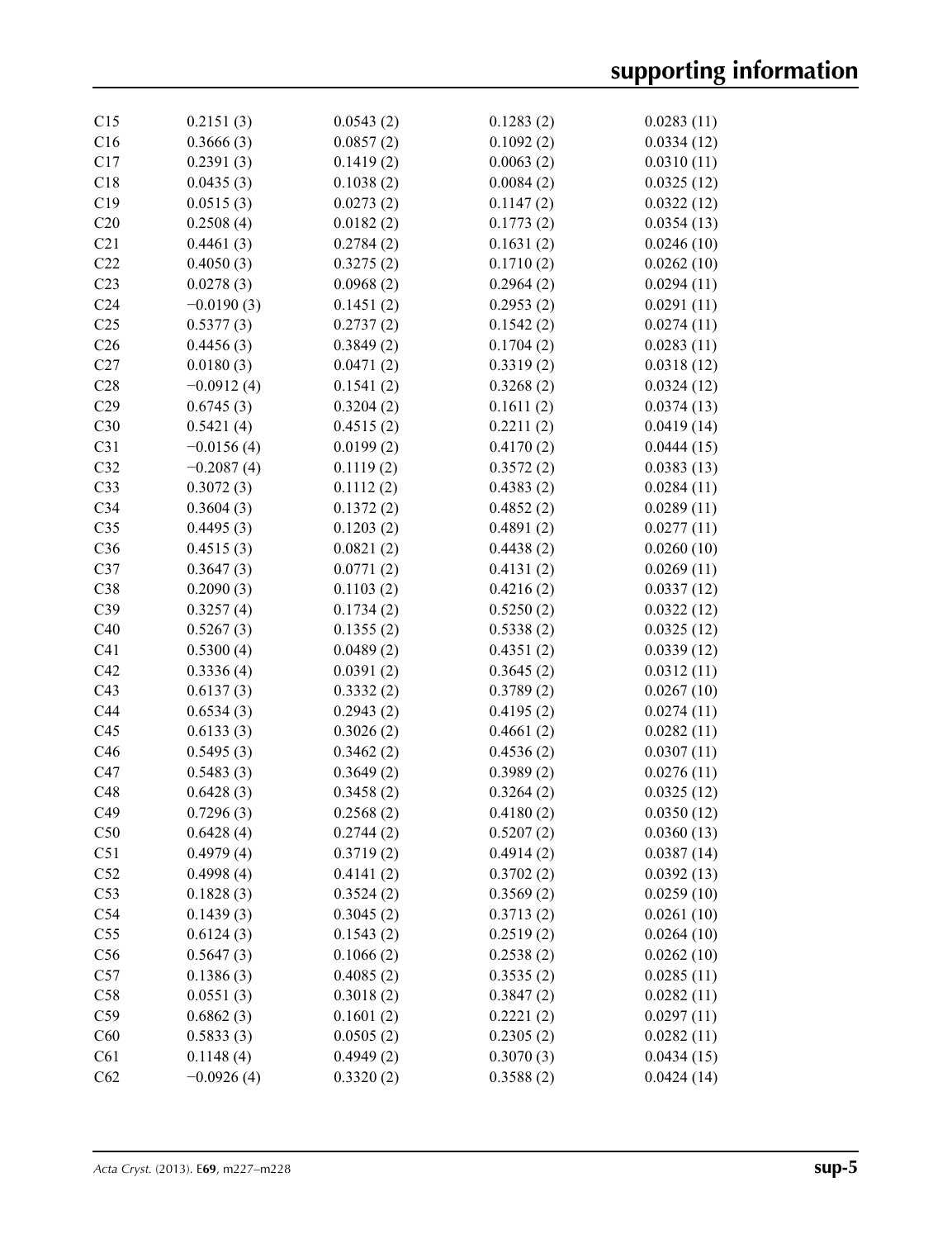| C63             | 0.7511(4) | 0.1218(2)    | 0.1529(2) | 0.0407(14) |
|-----------------|-----------|--------------|-----------|------------|
| C64             | 0.6837(4) | $-0.0250(2)$ | 0.2398(2) | 0.0361(13) |
| H1              | 0.0989    | 0.4021       | 0.2026    | $0.055*$   |
| H2              | 0.0974    | 0.4298       | 0.1437    | $0.055*$   |
| H <sub>3</sub>  | 0.1719    | 0.3849       | 0.1688    | $0.055*$   |
| H <sub>4</sub>  | $-0.0824$ | 0.3146       | 0.2229    | $0.050*$   |
| H <sub>5</sub>  | $-0.0513$ | 0.3775       | 0.2139    | $0.050*$   |
| H <sub>6</sub>  | 0.0181    | 0.3324       | 0.2452    | $0.050*$   |
| H7              | $-0.1611$ | 0.2283       | 0.0935    | $0.046*$   |
| H8              | $-0.1833$ | 0.2723       | 0.1374    | $0.046*$   |
| H9              | $-0.1202$ | 0.2198       | 0.1577    | $0.046*$   |
| H10             | $-0.0271$ | 0.2683       | $-0.0066$ | $0.047*$   |
| H11             | $-0.1225$ | 0.2686       | 0.0081    | $0.047*$   |
| H12             | $-0.0574$ | 0.2167       | 0.0263    | $0.047*$   |
| H13             | 0.1347    | 0.3779       | 0.0588    | $0.056*$   |
| H14             | 0.0497    | 0.3662       | 0.0114    | $0.056*$   |
| H15             | 0.1224    | 0.3182       | 0.0285    | $0.056*$   |
| H16             | 0.3864    | 0.1075       | 0.0806    | $0.040*$   |
| H17             | 0.3877    | 0.0469       | 0.1089    | $0.040*$   |
| H18             | 0.3901    | 0.1027       | 0.1453    | $0.040*$   |
| H19             | 0.1873    | 0.1500       | $-0.0228$ | $0.037*$   |
| H20             | 0.2810    | 0.1192       | $-0.0089$ | $0.037*$   |
| H21             | 0.2670    | 0.1773       | 0.0208    | $0.037*$   |
| H22             |           | 0.0860       | 0.0181    | $0.039*$   |
|                 | $-0.0080$ |              |           |            |
| H23             | 0.0525    | 0.0884       | $-0.0265$ | $0.039*$   |
| H <sub>24</sub> | 0.0340    | 0.1445       | 0.0048    | $0.039*$   |
| H25             | 0.0723    | 0.0060       | 0.1487    | $0.039*$   |
| H <sub>26</sub> | 0.0269    | 0.0012       | 0.0848    | $0.039*$   |
| H27             | 0.0059    | 0.0539       | 0.1200    | $0.039*$   |
| H <sub>28</sub> | 0.3150    | 0.0218       | 0.1871    | $0.042*$   |
| H <sub>29</sub> | 0.2350    | $-0.0212$    | 0.1686    | $0.042*$   |
| H30             | 0.2257    | 0.0303       | 0.2084    | $0.042*$   |
| H31             | 0.7139    | 0.3059       | 0.1943    | $0.045*$   |
| H32             | 0.6924    | 0.3587       | 0.1538    | $0.045*$   |
| H33             | 0.6777    | 0.2962       | 0.1298    | $0.045*$   |
| H34             | 0.6012    | 0.4417       | 0.2163    | $0.050*$   |
| H35             | 0.5464    | 0.4709       | 0.2563    | $0.050*$   |
| H36             | 0.5135    | 0.4762       | 0.1911    | $0.050*$   |
| H37             | $-0.0798$ | 0.0174       | 0.4108    | $0.053*$   |
| H38             | 0.0085    | 0.0289       | 0.4557    | $0.053*$   |
| H39             | 0.0083    | $-0.0162$    | 0.4079    | $0.053*$   |
| H40             | $-0.1833$ | 0.0930       | 0.3919    | $0.046*$   |
| H41             | $-0.2630$ | 0.0927       | 0.3393    | $0.046*$   |
| H42             | $-0.2219$ | 0.1512       | 0.3645    | $0.046*$   |
| H43             | 0.1841    | 0.1347       | 0.4462    | $0.040*$   |
| H44             | 0.1878    | 0.0717       | 0.4241    | $0.040*$   |
| H45             | 0.1908    | 0.1237       | 0.3837    | $0.040*$   |
| H46             | 0.3742    | 0.1845       | 0.5551    | $0.039*$   |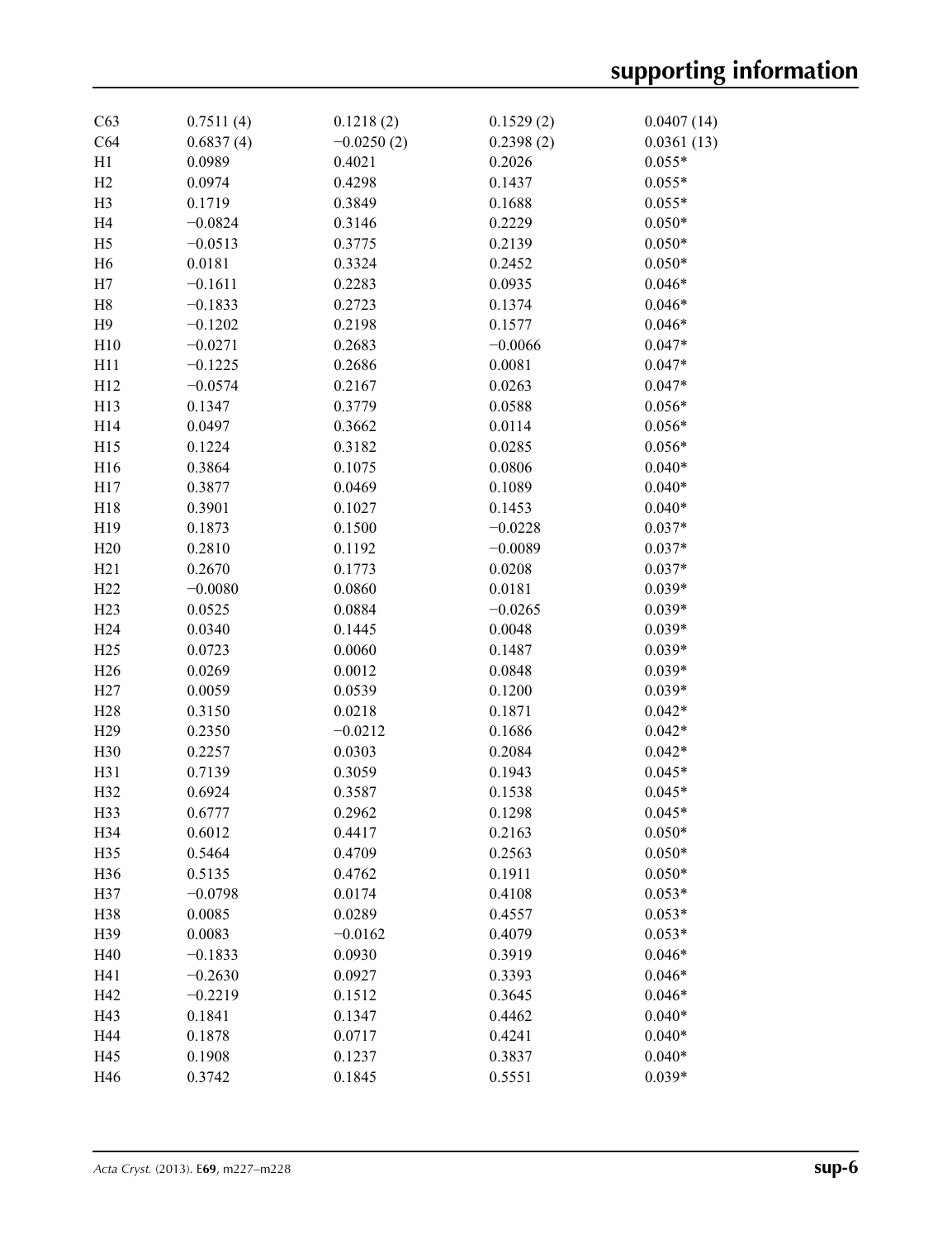| H47             | 0.2817    | 0.1524    | 0.5399 | $0.039*$ |
|-----------------|-----------|-----------|--------|----------|
| H48             | 0.2984    | 0.2072    | 0.5061 | $0.039*$ |
| H49             | 0.5795    | 0.1166    | 0.5272 | $0.039*$ |
| H50             | 0.5156    | 0.1236    | 0.5694 | $0.039*$ |
| H51             | 0.5356    | 0.1763    | 0.5339 | $0.039*$ |
| H52             | 0.5131    | 0.0259    | 0.4018 | $0.041*$ |
| H53             | 0.5507    | 0.0244    | 0.4668 | $0.041*$ |
| H54             | 0.5772    | 0.0748    | 0.4309 | $0.041*$ |
| H55             | 0.2697    | 0.0428    | 0.3521 | $0.037*$ |
| H56             | 0.3483    | 0.0001    | 0.3753 | $0.037*$ |
| H57             | 0.3625    | 0.0498    | 0.3347 | $0.037*$ |
| H58             | 0.6906    | 0.3203    | 0.3226 | $0.039*$ |
| H59             | 0.6636    | 0.3848    | 0.3271 | $0.039*$ |
| H <sub>60</sub> | 0.5932    | 0.3407    | 0.2952 | $0.039*$ |
| H61             | 0.7476    | 0.2377    | 0.4535 | $0.042*$ |
| H <sub>62</sub> | 0.7787    | 0.2793    | 0.4107 | $0.042*$ |
| H63             | 0.7125    | 0.2288    | 0.3888 | $0.042*$ |
| H64             | 0.6080    | 0.2885    | 0.5464 | $0.043*$ |
| H65             | 0.7052    | 0.2826    | 0.5351 | $0.043*$ |
| H66             | 0.6346    | 0.2337    | 0.5163 | $0.043*$ |
| H67             | 0.4604    | 0.4020    | 0.4721 | $0.046*$ |
| H68             | 0.5382    | 0.3876    | 0.5236 | $0.046*$ |
| H69             | 0.4610    | 0.3431    | 0.5034 | $0.046*$ |
| H70             | 0.5156    | 0.4193    | 0.3345 | $0.047*$ |
| H71             | 0.5155    | 0.4480    | 0.3927 | $0.047*$ |
| H72             | 0.4363    | 0.4075    | 0.3648 | $0.047*$ |
| H73             | 0.0568    | 0.4925    | 0.2822 | $0.052*$ |
| H74             | 0.1518    | 0.5214    | 0.2918 | $0.052*$ |
| H75             | 0.1081    | 0.5080    | 0.3432 | $0.052*$ |
| H76             | $-0.1281$ | 0.2987    | 0.3458 | $0.051*$ |
| H77             | $-0.1216$ | 0.3656    | 0.3404 | $0.051*$ |
| H78             | $-0.0866$ | 0.3357    | 0.3986 | $0.051*$ |
| H79             | 0.7283    | 0.1433    | 0.1193 | $0.049*$ |
| H80             | 0.7670    | 0.0838    | 0.1430 | $0.049*$ |
| H81             | 0.8033    | 0.1406    | 0.1743 | $0.049*$ |
| H82             | 0.6572    | $-0.0560$ | 0.2566 | $0.043*$ |
| H83             | 0.7480    | $-0.0284$ | 0.2493 | $0.043*$ |
| H84             | 0.6635    | $-0.0265$ | 0.1997 | $0.043*$ |
|                 |           |           |        |          |

*Atomic displacement parameters (Å2 )*

|                 | I/I <sup>11</sup> | $I^{22}$  | $I^{\beta 3}$ | $I^{12}$     | $I^{13}$  | I/23         |
|-----------------|-------------------|-----------|---------------|--------------|-----------|--------------|
| Fe1             | 0.0243(4)         | 0.0269(3) | 0.0205(3)     | 0.0010(2)    | 0.0056(2) | $-0.0003(2)$ |
| Fe <sub>2</sub> | 0.0239(4)         | 0.0253(3) | 0.0202(3)     | $-0.0000(2)$ | 0.0049(2) | $-0.0006(2)$ |
| Fe <sub>3</sub> | 0.0241(4)         | 0.0261(3) | 0.0219(3)     | $-0.0013(2)$ | 0.0047(2) | $-0.0004(2)$ |
| Fe4             | 0.0274(4)         | 0.0279(3) | 0.0203(3)     | $-0.0021(2)$ | 0.0065(3) | 0.0003(2)    |
| Fe <sub>5</sub> | 0.0243(4)         | 0.0259(3) | 0.0190(3)     | $-0.0008(2)$ | 0.0053(2) | 0.0001(2)    |
| Fe <sub>6</sub> | 0.0236(4)         | 0.0250(3) | 0.0219(3)     | 0.0002(2)    | 0.0050(2) | 0.0004(2)    |
|                 |                   |           |               |              |           |              |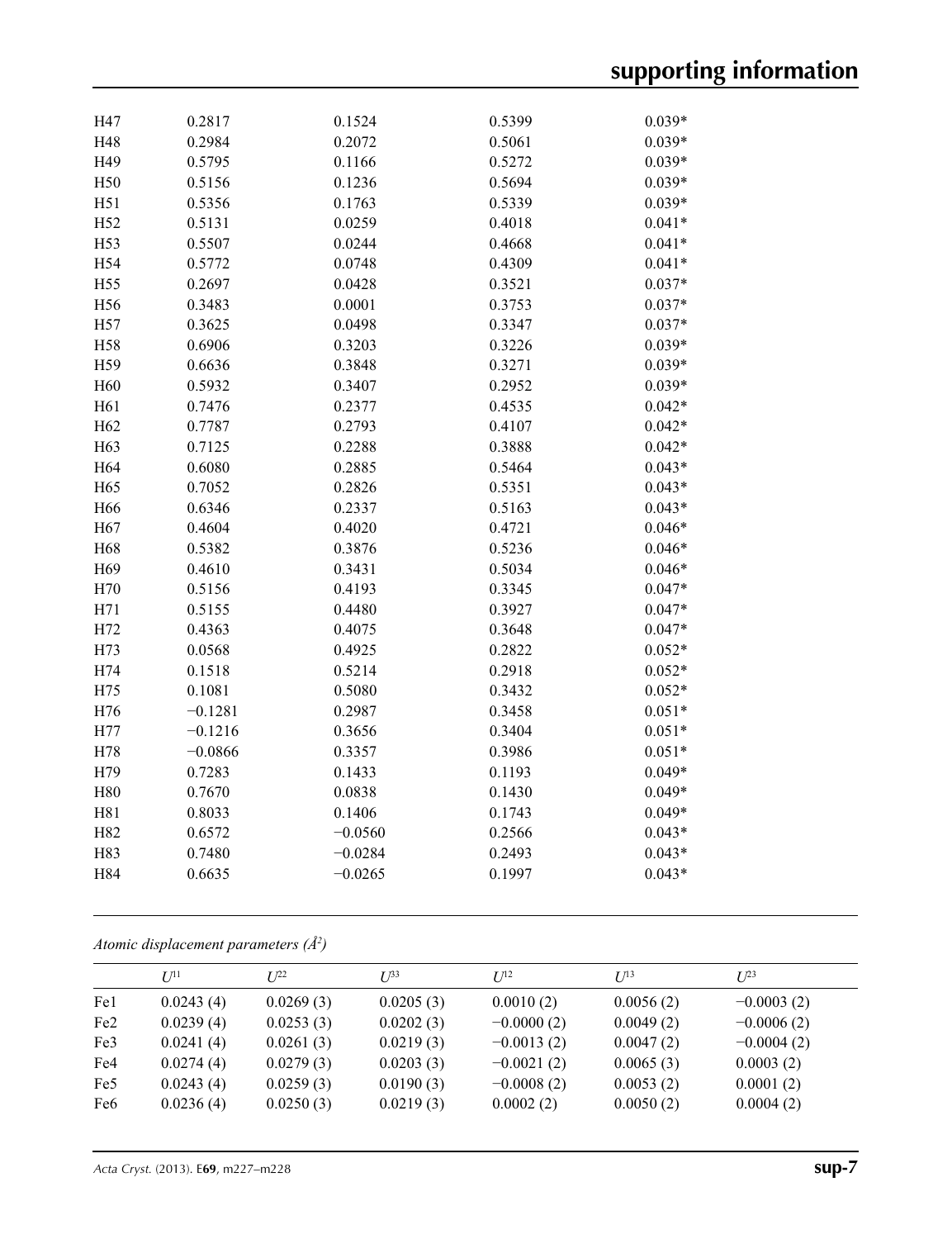| Fe7             | 0.0236(4) | 0.0269(3)  | 0.0225(3)  | 0.0007(2)     | 0.0061(3)     | $-0.0003(2)$  |
|-----------------|-----------|------------|------------|---------------|---------------|---------------|
| Fe8             | 0.0253(4) | 0.0257(3)  | 0.0208(3)  | 0.0003(2)     | 0.0067(2)     | $-0.0003(2)$  |
| S1              | 0.0284(7) | 0.0277(6)  | 0.0200(6)  | $-0.0012(5)$  | 0.0062(5)     | $-0.0009(4)$  |
| S <sub>2</sub>  | 0.0262(6) | 0.0286(6)  | 0.0197(6)  | $-0.0003(5)$  | 0.0039(4)     | 0.0012(4)     |
| S <sub>3</sub>  | 0.0254(6) | 0.0259(6)  | 0.0214(6)  | 0.0004(4)     | 0.0060(4)     | $-0.0005(4)$  |
| S <sub>4</sub>  | 0.0251(6) | 0.0281(6)  | 0.0231(6)  | $-0.0019(4)$  | 0.0066(5)     | $-0.0021(4)$  |
| S5              | 0.0265(7) | 0.0262(6)  | 0.0283(6)  | $-0.0011(5)$  | 0.0076(5)     | $-0.0004(4)$  |
| S <sub>6</sub>  | 0.0260(7) | 0.0275(6)  | 0.0285(6)  | $-0.0006(5)$  | 0.0074(5)     | $-0.0012(4)$  |
| S7              | 0.0304(7) | 0.0302(6)  | 0.0295(6)  | $-0.0009(5)$  | 0.0092(5)     | 0.0048(5)     |
| ${\bf S8}$      | 0.0365(8) | 0.0304(6)  | 0.0275(6)  | $-0.0014(5)$  | 0.0138(5)     | 0.0014(5)     |
| S <sub>9</sub>  | 0.0251(6) | 0.0283(6)  | 0.0211(6)  | $-0.0002(5)$  | 0.0045(4)     | $-0.0012(4)$  |
| S10             | 0.0269(7) | 0.0269(6)  | 0.0226(6)  | 0.0016(5)     | 0.0064(5)     | 0.0013(4)     |
| <b>S11</b>      | 0.0252(6) | 0.0285(6)  | 0.0211(6)  | $-0.0012(4)$  | 0.0066(5)     | $-0.0024(4)$  |
| S <sub>12</sub> | 0.0243(6) | 0.0259(6)  | 0.0237(6)  | 0.0001(4)     | 0.0060(5)     | 0.0020(4)     |
| S13             | 0.0255(7) | 0.0270(6)  | 0.0343(7)  | 0.0014(5)     | 0.0101(5)     | 0.0024(5)     |
| S14             | 0.0259(7) | 0.0290(6)  | 0.0289(6)  | 0.0001(5)     | 0.0080(5)     | 0.0014(4)     |
| S15             | 0.0287(7) | 0.0261(6)  | 0.0256(6)  | $-0.0001(5)$  | 0.0100(5)     | $-0.0002(4)$  |
| S16             | 0.0296(7) | 0.0264(6)  | 0.0300(6)  | $-0.0018(5)$  | 0.0120(5)     | $-0.0028(4)$  |
| P <sub>1</sub>  | 0.0307(8) | 0.0327(7)  | 0.0378(8)  | 0.0043(6)     | 0.0042(6)     | $-0.0039(6)$  |
| P <sub>2</sub>  | 0.0305(8) | 0.0413(8)  | 0.0466(9)  | 0.0042(6)     | 0.0063(7)     | 0.0020(6)     |
| F <sub>1</sub>  | 0.043(2)  | 0.080(3)   | 0.048(2)   | 0.005(2)      | $-0.0043(18)$ |               |
| F2              |           |            |            |               |               | $-0.019(2)$   |
|                 | 0.039(2)  | 0.088(3)   | 0.037(2)   | 0.016(2)      | $-0.0025(17)$ | $-0.0132(19)$ |
| F3              | 0.040(2)  | 0.058(2)   | 0.059(2)   | 0.0031(17)    | 0.0181(18)    | $-0.0211(18)$ |
| F4              | 0.055(2)  | 0.044(2)   | 0.093(3)   | 0.0044(19)    | 0.022(2)      | 0.012(2)      |
| F <sub>5</sub>  | 0.034(2)  | 0.060(2)   | 0.052(2)   | 0.0122(17)    | 0.0097(17)    | $-0.0066(17)$ |
| F <sub>6</sub>  | 0.059(2)  | 0.040(2)   | 0.079(3)   | 0.0003(18)    | 0.020(2)      | 0.0072(19)    |
| F7              | 0.094(4)  | 0.139(5)   | 0.062(3)   | $-0.019(3)$   | $-0.027(3)$   | 0.029(3)      |
| F8              | 0.050(2)  | 0.146(5)   | 0.049(2)   | $-0.027(2)$   | 0.007(2)      | $-0.005(2)$   |
| F9              | 0.069(3)  | 0.050(2)   | 0.119(4)   | 0.015(2)      | 0.033(3)      | $-0.002(2)$   |
| F10             | 0.032(2)  | 0.070(2)   | 0.101(3)   | $-0.0088(19)$ | 0.024(2)      | $-0.020(2)$   |
| F11             | 0.058(3)  | 0.038(2)   | 0.291(9)   | 0.001(2)      | 0.038(4)      | $-0.015(3)$   |
| F12             | 0.049(2)  | 0.088(3)   | 0.074(3)   | 0.005(2)      | 0.022(2)      | 0.039(2)      |
| <b>O1</b>       | 0.034(2)  | 0.032(2)   | 0.035(2)   | 0.0043(16)    | 0.0100(17)    | $-0.0044(15)$ |
| O2              | 0.043(2)  | 0.029(2)   | 0.032(2)   | $-0.0027(17)$ | 0.0073(18)    | 0.0041(15)    |
| O <sub>3</sub>  | 0.028(2)  | 0.0302(19) | 0.036(2)   | $-0.0039(15)$ | 0.0091(16)    | 0.0009(15)    |
| O <sub>4</sub>  | 0.035(2)  | 0.0291(19) | 0.0271(19) | $-0.0053(16)$ | 0.0074(16)    | $-0.0000(14)$ |
| O <sub>5</sub>  | 0.057(3)  | 0.037(2)   | 0.042(2)   | $-0.006(2)$   | 0.019(2)      | 0.0018(18)    |
| O <sub>6</sub>  | 0.068(3)  | 0.040(2)   | 0.054(2)   | $-0.014(2)$   | 0.039(2)      | $-0.017(2)$   |
| O <sub>7</sub>  | 0.035(2)  | 0.043(2)   | 0.029(2)   | $-0.0070(17)$ | 0.0083(17)    | 0.0103(16)    |
| O <sub>8</sub>  | 0.033(2)  | 0.039(2)   | 0.027(2)   | $-0.0053(16)$ | 0.0148(16)    | 0.0004(15)    |
| O <sub>9</sub>  | 0.048(2)  | 0.039(2)   | 0.036(2)   | 0.0118(18)    | 0.023(2)      | 0.0049(17)    |
| O10             | 0.040(2)  | 0.050(2)   | 0.029(2)   | $-0.0019(19)$ | 0.0160(18)    | 0.0084(17)    |
| O11             | 0.037(2)  | 0.038(2)   | 0.045(2)   | 0.0100(17)    | 0.0206(19)    | 0.0114(17)    |
| O12             | 0.021(2)  | 0.055(2)   | 0.034(2)   | 0.0019(17)    | 0.0101(16)    | 0.0026(17)    |
| O13             | 0.026(2)  | 0.036(2)   | 0.038(2)   | $-0.0012(16)$ | 0.0097(17)    | 0.0024(16)    |
| O14             | 0.040(2)  | 0.032(2)   | 0.042(2)   | 0.0044(17)    | 0.0013(19)    | $-0.0084(17)$ |
| O15             | 0.046(2)  | 0.032(2)   | 0.036(2)   | $-0.0002(17)$ | 0.0237(19)    | $-0.0039(16)$ |
| O16             | 0.032(2)  | 0.0286(19) | 0.031(2)   | 0.0034(15)    | 0.0067(16)    | 0.0008(14)    |
|                 |           |            |            |               |               |               |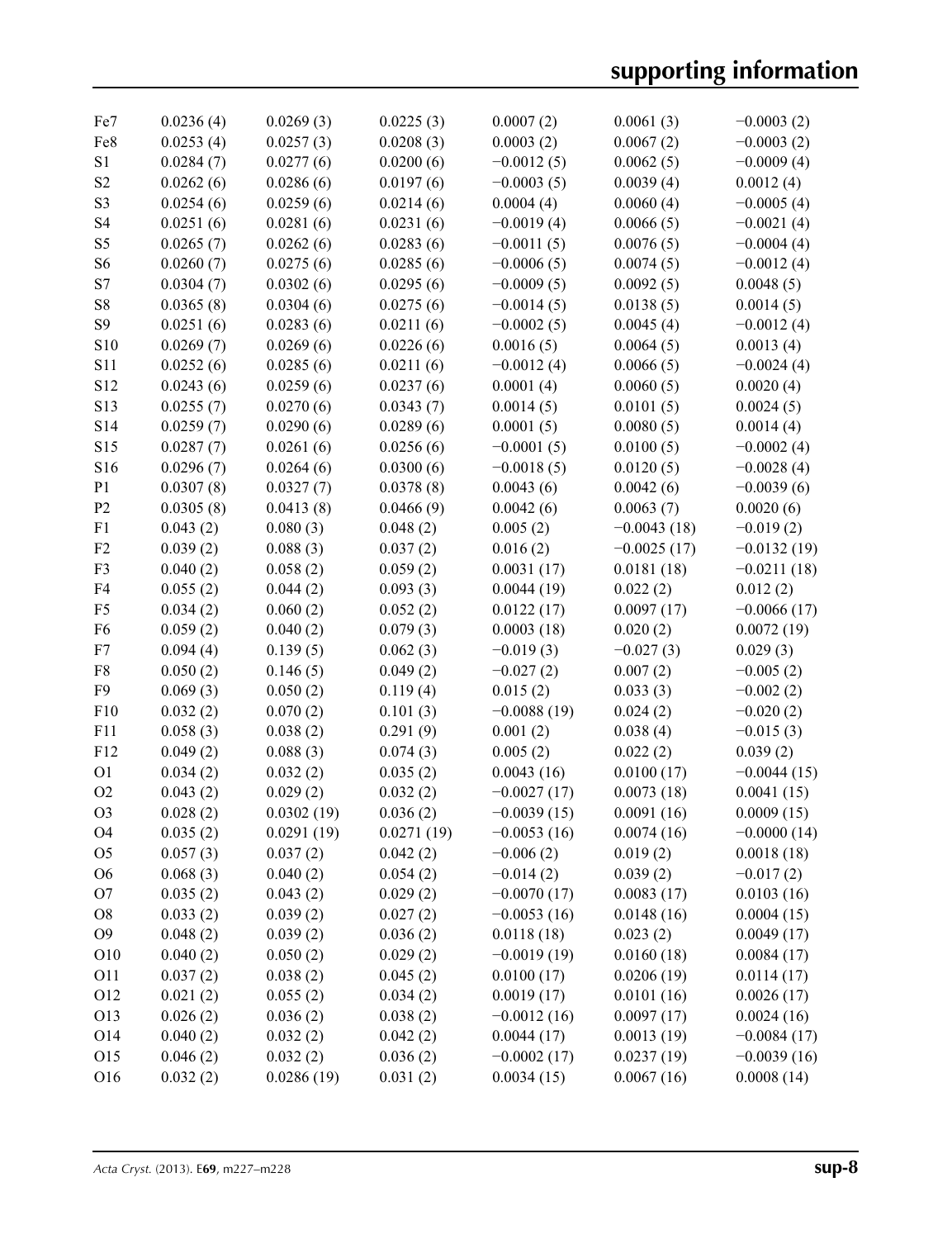| C <sub>1</sub>  | 0.034(3) | 0.028(2) | 0.038(3) | 0.010(2)    | 0.010(2)    | 0.003(2)      |
|-----------------|----------|----------|----------|-------------|-------------|---------------|
| C2              | 0.030(3) | 0.034(2) | 0.024(2) | 0.011(2)    | 0.009(2)    | 0.006(2)      |
| C <sub>3</sub>  | 0.023(2) | 0.037(2) | 0.023(2) | 0.009(2)    | 0.003(2)    | 0.003(2)      |
| C4              | 0.028(3) | 0.039(3) | 0.024(2) | 0.011(2)    | 0.005(2)    | 0.005(2)      |
| C <sub>5</sub>  | 0.025(2) | 0.034(2) | 0.037(3) | 0.015(2)    | 0.011(2)    | 0.012(2)      |
| C6              | 0.036(3) | 0.028(3) | 0.072(4) | 0.004(2)    | 0.007(3)    | $-0.005(2)$   |
| C7              | 0.050(4) | 0.048(3) | 0.029(3) | 0.016(2)    | 0.014(2)    | $-0.001(2)$   |
| C8              | 0.023(3) | 0.046(3) | 0.046(3) | 0.002(2)    | 0.009(2)    | 0.004(2)      |
| C9              | 0.033(3) | 0.054(3) | 0.026(2) | 0.017(2)    | $-0.003(2)$ | $-0.001(2)$   |
| C10             | 0.046(4) | 0.050(3) | 0.052(4) | 0.019(3)    | 0.027(3)    | 0.025(3)      |
| C11             | 0.028(2) | 0.026(2) | 0.027(2) | 0.003(2)    | 0.006(2)    | $-0.0046(19)$ |
| C12             | 0.028(2) | 0.027(2) | 0.024(2) | 0.000(2)    | 0.006(2)    | $-0.0036(19)$ |
| C13             | 0.027(2) | 0.027(2) | 0.026(2) | $-0.005(2)$ | 0.004(2)    | $-0.0065(19)$ |
| C14             | 0.034(3) | 0.028(2) | 0.025(2) | $-0.003(2)$ | 0.010(2)    | $-0.0072(19)$ |
| C15             | 0.035(3) | 0.024(2) | 0.025(2) | 0.001(2)    | 0.003(2)    | $-0.0027(19)$ |
| C16             | 0.028(3) | 0.033(2) | 0.040(3) | 0.002(2)    | 0.008(2)    | $-0.006(2)$   |
| C17             | 0.037(3) | 0.039(3) | 0.020(2) | 0.002(2)    | 0.012(2)    | $-0.002(2)$   |
| C18             | 0.031(3) | 0.041(3) | 0.026(2) | $-0.002(2)$ | 0.005(2)    | $-0.003(2)$   |
| C19             | 0.035(3) | 0.030(2) | 0.034(3) | $-0.008(2)$ | 0.013(2)    | $-0.003(2)$   |
| C20             | 0.047(3) | 0.025(2) | 0.035(3) | 0.008(2)    | 0.009(2)    | 0.006(2)      |
| C21             | 0.023(2) | 0.032(2) | 0.019(2) | $-0.003(2)$ | 0.0063(19)  | 0.0012(19)    |
| C22             | 0.029(2) | 0.030(2) | 0.019(2) | $-0.004(2)$ | 0.004(2)    | 0.0007(18)    |
| C <sub>23</sub> | 0.027(2) | 0.037(2) | 0.025(2) | $-0.007(2)$ | 0.007(2)    | 0.000(2)      |
| C <sub>24</sub> | 0.031(3) | 0.035(2) | 0.021(2) | $-0.009(2)$ | 0.006(2)    | $-0.002(2)$   |
| C <sub>25</sub> | 0.026(2) | 0.029(2) | 0.027(2) | $-0.001(2)$ | 0.003(2)    | 0.005(2)      |
| C <sub>26</sub> | 0.031(3) | 0.026(2) | 0.031(2) | $-0.002(2)$ | 0.011(2)    | $-0.001(2)$   |
| C27             | 0.026(3) | 0.040(3) | 0.029(2) | $-0.008(2)$ | 0.006(2)    | 0.005(2)      |
| C28             | 0.039(3) | 0.035(2) | 0.025(2) | $-0.005(2)$ | 0.010(2)    | $-0.000(2)$   |
| C29             | 0.023(3) | 0.045(3) | 0.046(3) | $-0.002(2)$ | 0.012(2)    | 0.002(2)      |
| C30             | 0.041(3) | 0.031(3) | 0.053(3) | $-0.013(2)$ | 0.012(3)    | 0.000(2)      |
| C31             | 0.049(4) | 0.051(3) | 0.035(3) | $-0.001(3)$ | 0.014(2)    | 0.012(2)      |
| C32             | 0.035(3) | 0.048(3) | 0.035(3) | 0.001(2)    | 0.015(2)    | 0.004(2)      |
| C33             | 0.023(2) | 0.033(2) | 0.031(2) | $-0.004(2)$ | 0.008(2)    | 0.002(2)      |
| C34             | 0.027(2) | 0.040(3) | 0.022(2) | 0.003(2)    | 0.009(2)    | 0.002(2)      |
| C <sub>35</sub> | 0.031(3) | 0.030(2) | 0.023(2) | $-0.002(2)$ | 0.007(2)    | 0.0024(19)    |
| C36             | 0.030(2) | 0.028(2) | 0.019(2) | 0.001(2)    | 0.005(2)    | 0.0036(18)    |
| C37             | 0.031(3) | 0.026(2) | 0.025(2) | $-0.005(2)$ | 0.010(2)    | 0.0052(19)    |
| C38             | 0.032(3) | 0.038(3) | 0.033(3) | $-0.003(2)$ | 0.010(2)    | 0.001(2)      |
| C39             | 0.037(3) | 0.043(3) | 0.020(2) | $-0.004(2)$ | 0.013(2)    | $-0.001(2)$   |
| C40             | 0.025(2) | 0.048(3) | 0.023(2) | 0.001(2)    | 0.003(2)    | 0.006(2)      |
| C41             | 0.040(3) | 0.030(2) | 0.035(3) | 0.005(2)    | 0.014(2)    | 0.001(2)      |
| C42             | 0.038(3) | 0.029(2) | 0.028(2) | $-0.007(2)$ | 0.009(2)    | $-0.003(2)$   |
| C43             | 0.025(2) | 0.027(2) | 0.030(2) | $-0.005(2)$ | 0.010(2)    | $-0.0025(19)$ |
| C44             | 0.023(2) | 0.029(2) | 0.029(2) | $-0.006(2)$ | 0.003(2)    | $-0.002(2)$   |
| C45             | 0.027(2) | 0.033(2) | 0.025(2) | $-0.005(2)$ | 0.006(2)    | $-0.005(2)$   |
| C46             | 0.028(3) | 0.028(2) | 0.038(3) | $-0.005(2)$ | 0.010(2)    | $-0.008(2)$   |
| C47             | 0.026(2) | 0.023(2) | 0.033(2) | $-0.005(2)$ | 0.004(2)    | 0.002(2)      |
| C48             | 0.032(3) | 0.039(3) | 0.028(2) | $-0.005(2)$ | 0.008(2)    | 0.005(2)      |
|                 |          |          |          |             |             |               |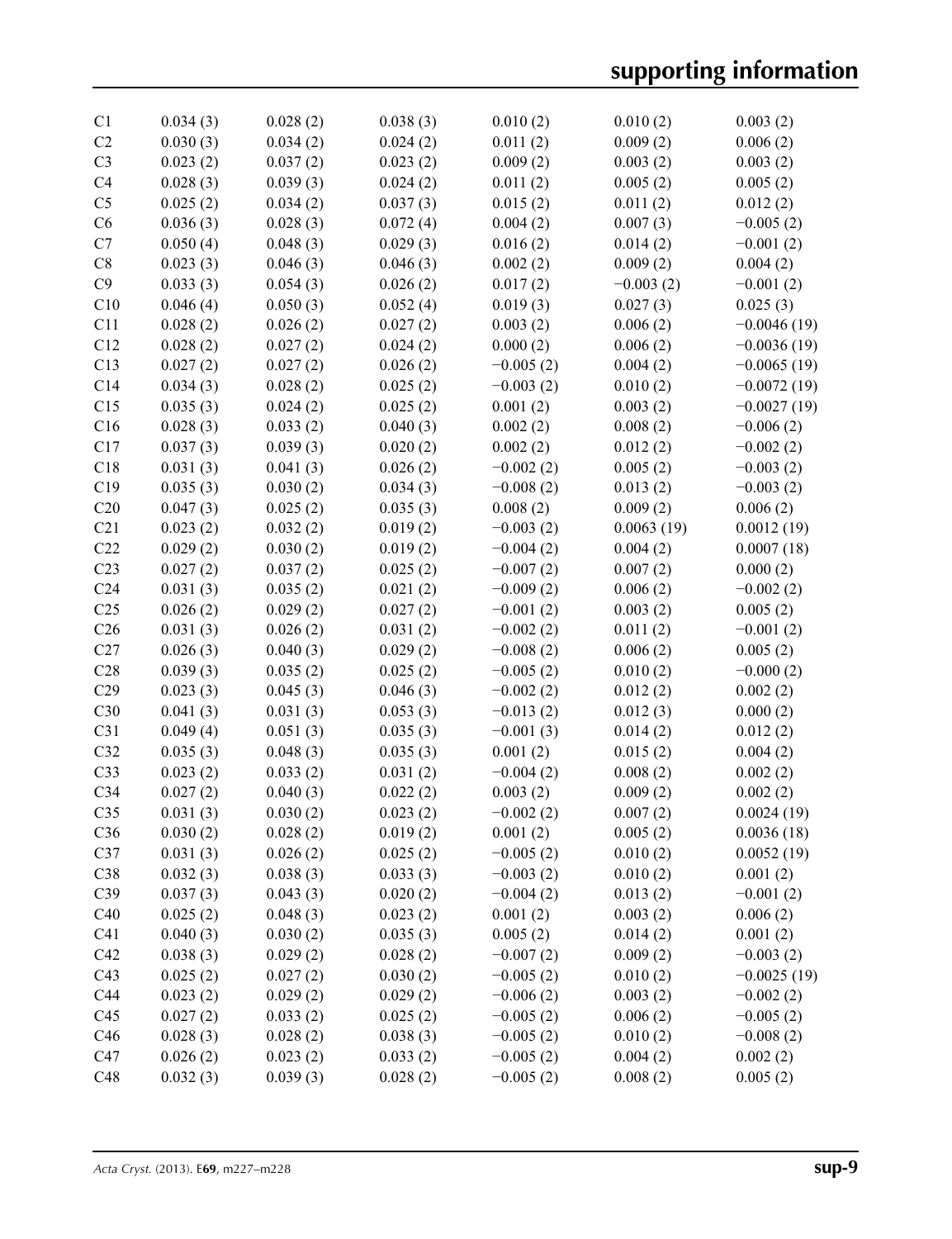| C <sub>49</sub> | 0.032(3) | 0.033(3) | 0.039(3) | 0.002(2)    | 0.006(2) | $-0.000(2)$   |  |
|-----------------|----------|----------|----------|-------------|----------|---------------|--|
| C50             | 0.036(3) | 0.043(3) | 0.027(2) | $-0.003(2)$ | 0.004(2) | 0.004(2)      |  |
| C <sub>51</sub> | 0.037(3) | 0.038(3) | 0.046(3) | $-0.010(2)$ | 0.019(2) | $-0.019(2)$   |  |
| C <sub>52</sub> | 0.040(3) | 0.028(2) | 0.048(3) | 0.001(2)    | 0.006(2) | 0.006(2)      |  |
| C <sub>53</sub> | 0.025(2) | 0.035(2) | 0.019(2) | 0.002(2)    | 0.006(2) | 0.0027(19)    |  |
| C <sub>54</sub> | 0.030(2) | 0.034(2) | 0.016(2) | 0.001(2)    | 0.007(2) | 0.0028(18)    |  |
| C <sub>55</sub> | 0.032(3) | 0.027(2) | 0.022(2) | 0.004(2)    | 0.010(2) | $-0.0009(19)$ |  |
| C56             | 0.028(2) | 0.031(2) | 0.020(2) | 0.006(2)    | 0.004(2) | 0.0001(19)    |  |
| C57             | 0.027(2) | 0.029(2) | 0.030(2) | $-0.000(2)$ | 0.006(2) | $-0.001(2)$   |  |
| C58             | 0.028(2) | 0.027(2) | 0.030(2) | 0.000(2)    | 0.008(2) | $-0.004(2)$   |  |
| C <sub>59</sub> | 0.031(3) | 0.029(2) | 0.031(2) | 0.005(2)    | 0.011(2) | 0.004(2)      |  |
| C60             | 0.032(3) | 0.023(2) | 0.032(2) | 0.004(2)    | 0.013(2) | 0.001(2)      |  |
| C <sub>61</sub> | 0.039(3) | 0.037(3) | 0.061(4) | 0.005(2)    | 0.025(3) | 0.009(2)      |  |
| C62             | 0.027(3) | 0.053(3) | 0.050(3) | 0.003(2)    | 0.013(2) | $-0.000(2)$   |  |
| C63             | 0.044(3) | 0.045(3) | 0.041(3) | $-0.000(2)$ | 0.029(2) | 0.000(2)      |  |
| C <sub>64</sub> | 0.041(3) | 0.029(2) | 0.041(3) | 0.008(2)    | 0.016(2) | $-0.003(2)$   |  |
|                 |          |          |          |             |          |               |  |

*Geometric parameters (Å, º)*

| $Fe1 - Fe3$   | 2.7418(10) | $C22-C26$   | 1.506(7) |
|---------------|------------|-------------|----------|
| Fel-Fe4       | 2.7306(10) | $C23-C24$   | 1.356(7) |
| $Fe1 - S1$    | 2.1844(13) | $C23-C27$   | 1.501(8) |
| $Fe1 - S3$    | 2.2347(16) | $C24 - C28$ | 1.513(8) |
| Fel-S4        | 2.2390(13) | $C33-C34$   | 1.421(7) |
| $Fe1 - C1$    | 2.187(5)   | $C33-C37$   | 1.443(8) |
| $Fe1-C2$      | 2.195(5)   | $C33-C38$   | 1.494(7) |
| $Fe1-C3$      | 2.159(5)   | $C34 - C35$ | 1.426(8) |
| $Fe1-C4$      | 2.119(5)   | $C34 - C39$ | 1.496(8) |
| $Fe1-C5$      | 2.154(5)   | $C35-C36$   | 1.452(7) |
| Fe2-Fe3       | 2.7505(9)  | $C35-C40$   | 1.497(7) |
| Fe2-Fe4       | 2.7601(11) | $C36-C37$   | 1.408(7) |
| $Fe2 - S2$    | 2.1656(13) | $C36-C41$   | 1.506(8) |
| $Fe2 - S3$    | 2.2342(14) | $C37-C42$   | 1.504(7) |
| Fe2-S4        | 2.2333(16) | $C43-C44$   | 1.412(7) |
| $Fe2$ – $Cl1$ | 2.193(5)   | $C43 - C47$ | 1.437(8) |
| $Fe2-C12$     | 2.148(5)   | $C43 - C48$ | 1.499(8) |
| $Fe2-C13$     | 2.134(4)   | $C44 - C45$ | 1.442(8) |
| Fe2-C14       | 2.145(5)   | $C44 - C49$ | 1.488(8) |
| $Fe2-C15$     | 2.178(5)   | $C45-C46$   | 1.422(7) |
| $Fe3 - S1$    | 2.2598(16) | $C45 - C50$ | 1.496(7) |
| $Fe3 - S2$    | 2.2517(14) | $C46 - C47$ | 1.428(8) |
| $Fe3 - S3$    | 2.1363(13) | $C46 - C51$ | 1.490(9) |
| $Fe3 - S5$    | 2.1769(16) | $C47 - C52$ | 1.490(7) |
| $Fe3 - S6$    | 2.1874(13) | $C53-C54$   | 1.372(7) |
| $Fe4-S1$      | 2.2476(14) | $C53-C57$   | 1.495(7) |
| $Fe4 - S2$    | 2.2706(16) | $C54 - C58$ | 1.488(8) |
| $Fe4 - S4$    | 2.1287(13) | $C55-C56$   | 1.360(7) |
| $Fe4 - S7$    | 2.1764(16) | $C55-C59$   | 1.498(8) |
|               |            |             |          |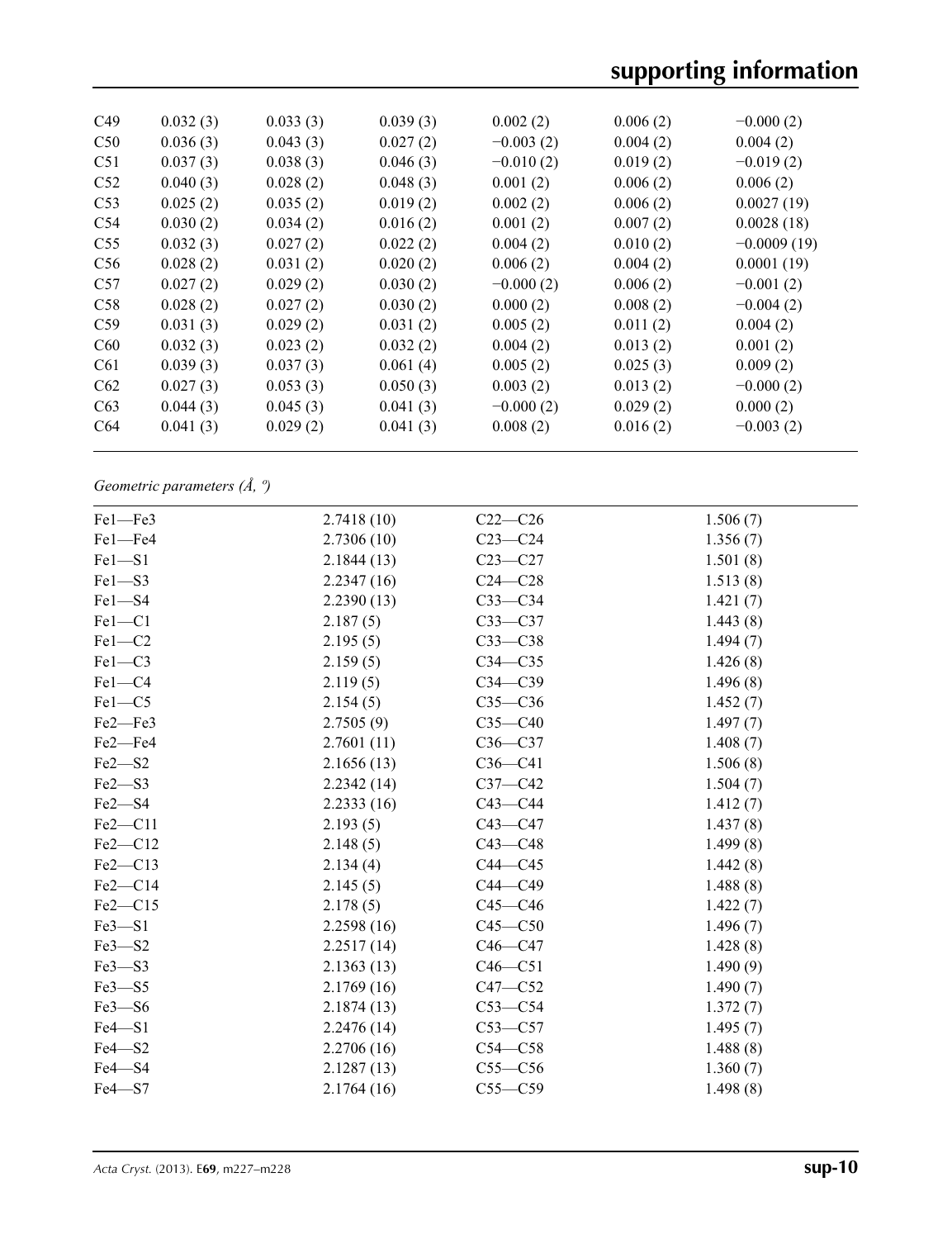| Fe4-S8      | 2.1790 (18) | $C56-C60$                  | 1.507(7) |
|-------------|-------------|----------------------------|----------|
| Fe5-Fe7     | 2.7603(9)   | $C6 - H1$                  | 0.980    |
| Fe5-Fe8     | 2.7619(11)  | $C6 - H2$                  | 0.980    |
| $Fe5 - S9$  | 2.1735(13)  | $C6 - H3$                  | 0.980    |
| Fe5-S11     | 2.2340(13)  | $C7 - H4$                  | 0.980    |
| Fe5-S12     | 2.2285(16)  | $C7 - H5$                  | 0.980    |
| Fe5-C33     | 2.199(5)    | $C7 - H6$                  | 0.980    |
| Fe5-C34     | 2.154(5)    | $C8 - H7$                  | 0.980    |
| Fe5-C35     | 2.112(5)    | $C8 - H8$                  | 0.980    |
| Fe5-C36     | 2.146(5)    | $C8 - H9$                  | 0.980    |
| Fe5-C37     | 2.183(5)    | $C9 - H10$                 | 0.980    |
| Fe6-Fe7     | 2.7601(10)  | $C9 - H11$                 | 0.980    |
| Fe6-Fe8     | 2.7223(10)  | $C9 - H12$                 | 0.980    |
| $Fe6 - S10$ | 2.1854(13)  | $C10 - H13$                | 0.980    |
| Fe6-S11     | 2.2287(16)  | $C10 - H14$                | 0.980    |
| $Fe6 - S12$ | 2.2289(13)  | $C10 - H15$                | 0.980    |
| Fe6-C43     | 2.184(5)    | $C16 - H16$                | 0.980    |
| Fe6-C44     | 2.159(5)    | $C16 - H17$                | 0.980    |
| $Fe6 - C45$ | 2.118(5)    | $C16 - H18$                | 0.980    |
| $Fe6 - C46$ | 2.147(5)    | $C17 - H19$                | 0.980    |
| Fe6-C47     | 2.166(5)    | $C17 - H20$                | 0.980    |
| $Fe7 - S9$  | 2.2468(14)  | $C17 - H21$                | 0.980    |
| Fe7-S10     | 2.2571(16)  | $C18 - H22$                | 0.980    |
| Fe7-S11     | 2.1363(13)  | $C18 - H23$                | 0.980    |
| Fe7-S13     | 2.1765(13)  | $C18 - H24$                | 0.980    |
| $Fe7 - S14$ | 2.1779(16)  | $C19 - H25$                | 0.980    |
| Fe8-S9      | 2.2650(16)  | $C19 - H26$                | 0.980    |
| Fe8-S10     | 2.2442(14)  | $C19 - H27$                | 0.980    |
| Fe8-S12     | 2.1233(13)  | $C20 - H28$                | 0.980    |
| Fe8-S15     | 2.1755(16)  | $C20 - H29$                | 0.980    |
|             |             |                            | 0.980    |
| Fe8-S16     | 2.1743(14)  | $C20 - H30$<br>$C29 - H31$ |          |
| $S5 - C21$  | 1.724(5)    |                            | 0.980    |
| $S6 - C22$  | 1.706(5)    | $C29 - H32$                | 0.980    |
| $S7 - C23$  | 1.727(6)    | $C29 - H33$                | 0.980    |
| $S8 - C24$  | 1.712(5)    | C30-H34                    | 0.980    |
| $S13 - C53$ | 1.724(5)    | $C30 - H35$                | 0.980    |
| $S14 - C54$ | 1.715(5)    | C30-H36                    | 0.980    |
| $S15 - C55$ | 1.718(5)    | $C31 - H37$                | 0.980    |
| $S16 - C56$ | 1.725(5)    | $C31 - H38$                | 0.980    |
| $P1 - F1$   | 1.612(4)    | $C31 - H39$                | 0.980    |
| $P1 - F2$   | 1.586(3)    | $C32 - H40$                | 0.980    |
| $P1 - F3$   | 1.591(4)    | $C32 - H41$                | 0.980    |
| $P1 - F4$   | 1.598(4)    | $C32 - H42$                | 0.980    |
| $P1 - F5$   | 1.598(4)    | $C38 - H43$                | 0.980    |
| $P1 - F6$   | 1.590(4)    | C38-H44                    | 0.980    |
| $P2-F7$     | 1.578(5)    | C38-H45                    | 0.980    |
| $P2 - F8$   | 1.591(4)    | C39-H46                    | 0.980    |
| $P2-F9$     | 1.602(4)    | C39-H47                    | 0.980    |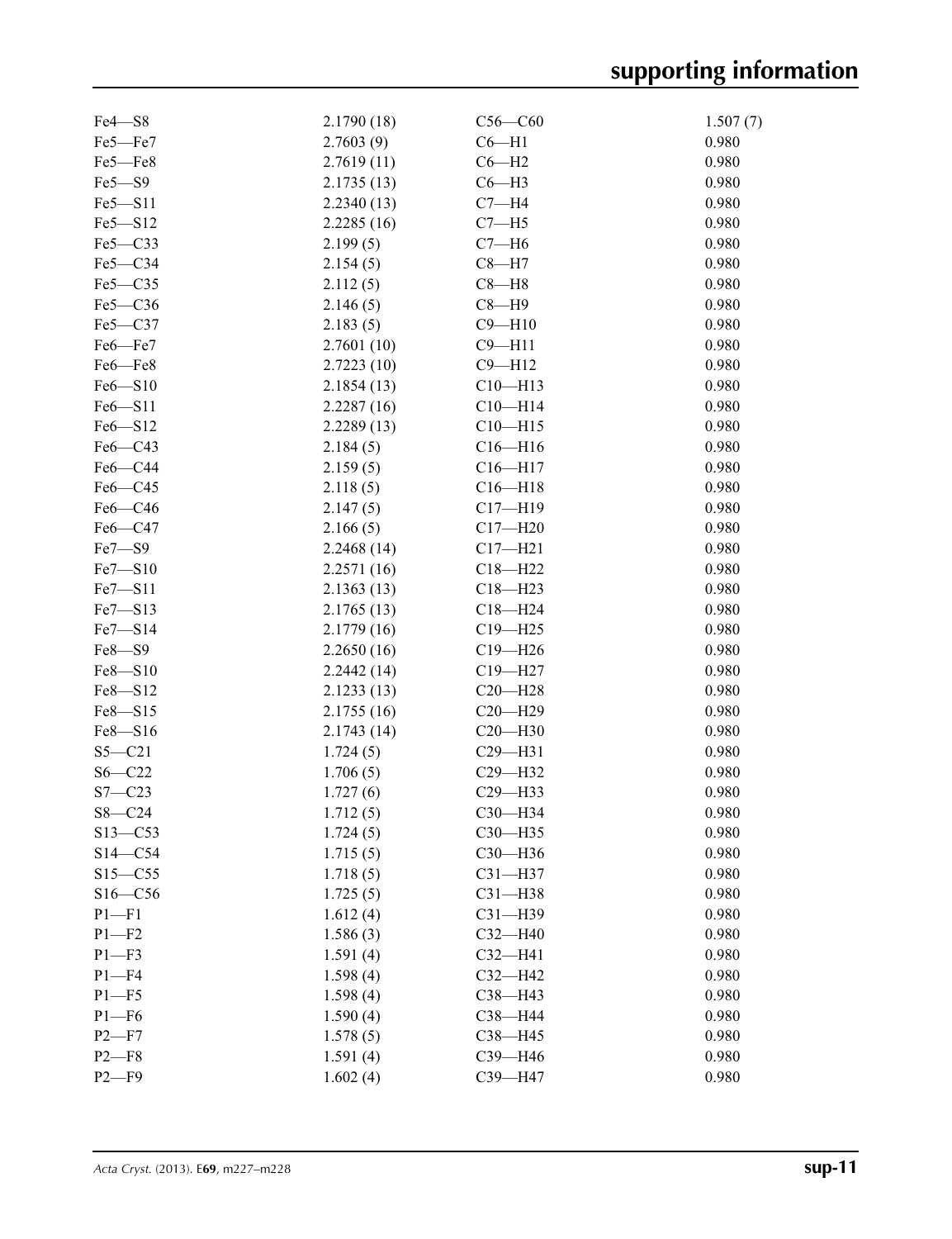| $P2-F10$    | 1.588(5)  | $C39 - H48$   | 0.980      |
|-------------|-----------|---------------|------------|
| $P2 - F11$  | 1.557(5)  | C40-H49       | 0.980      |
| $P2 - F12$  | 1.593(5)  | $C40 - H50$   | 0.980      |
| $O1 - C25$  | 1.203(6)  | $C40 - H51$   | 0.980      |
| $O2 - C26$  | 1.206(6)  | $C41 - H52$   | 0.980      |
| $O3 - C25$  | 1.354(6)  | $C41 - H53$   | 0.980      |
| $O3 - C29$  | 1.459(7)  | $C41 - H54$   | 0.980      |
| $O4 - C26$  | 1.346(6)  | $C42 - H55$   | 0.980      |
| $O4 - C30$  | 1.457(7)  | $C42 - H56$   | 0.980      |
| $O5 - C27$  | 1.198(7)  | $C42 - H57$   | 0.980      |
| $O6 - C28$  | 1.200(7)  | C48-H58       | 0.980      |
| $O7 - C27$  | 1.347(7)  | C48-H59       | 0.980      |
| $O7 - C31$  | 1.466(8)  | C48-H60       | 0.980      |
| $O8 - C28$  | 1.334(7)  | C49-H61       | 0.980      |
| $O8 - C32$  | 1.458(8)  | C49-H62       | 0.980      |
| $O9 - C57$  |           | C49-H63       | 0.980      |
|             | 1.199(7)  |               |            |
| $O10 - C58$ | 1.204(7)  | $C50 - H64$   | 0.980      |
| $O11 - C57$ | 1.339(7)  | $C50 - H65$   | 0.980      |
| $O11 - C61$ | 1.451(7)  | $C50 - H66$   | 0.980      |
| $O12 - C58$ | 1.333(6)  | $C51 - H67$   | 0.980      |
| $O12 - C62$ | 1.453(7)  | $C51 - H68$   | 0.980      |
| $O13 - C59$ | 1.201(6)  | $C51 - H69$   | 0.980      |
| $O14 - C60$ | 1.205(6)  | $C52 - H70$   | 0.980      |
| $O15 - C59$ | 1.347(6)  | $C52-H71$     | 0.980      |
| $O15 - C63$ | 1.452(8)  | $C52 - H72$   | 0.980      |
| $O16 - C60$ | 1.340(6)  | $C61 - H73$   | 0.980      |
| $O16 - C64$ | 1.457(6)  | $C61 - H74$   | 0.980      |
| $C1-C2$     | 1.436(8)  | $C61 - H75$   | 0.980      |
| $C1-C5$     | 1.418(8)  | $C62 - H76$   | 0.980      |
| $C1-C6$     | 1.501(8)  | $C62 - H77$   | 0.980      |
| $C2-C3$     | 1.420(7)  | $C62 - H78$   | 0.980      |
| $C2-C7$     | 1.492(8)  | $C63 - H79$   | 0.980      |
| $C3-C4$     | 1.445(8)  | $C63 - H80$   | 0.980      |
| $C3-C8$     | 1.492(8)  | $C63 - H81$   | 0.980      |
| $C4 - C5$   | 1.423(7)  | C64-H82       | 0.980      |
| $C4 - C9$   | 1.495(7)  | C64-H83       | 0.980      |
| $C5 - C10$  | 1.495(10) | C64-H84       | 0.980      |
| $C11 - C12$ | 1.420(6)  | Fe1-Fe2       | 3.1989(10) |
| $C11 - C15$ | 1.440(8)  | Fe1-Fe3       | 2.7418(10) |
| $C11 - C16$ | 1.492(7)  | Fe1-Fe4       | 2.7306(10) |
| $C12 - C13$ | 1.440(7)  | $Fe2$ — $Fe3$ | 2.7505(9)  |
| $C12-C17$   | 1.504(8)  | Fe2-Fe4       | 2.7601(11) |
| $C13 - C14$ | 1.432(7)  | Fe3-Fe4       | 3.2499(11) |
| $C13 - C18$ | 1.487(7)  | Fe5-Fe6       | 3.1960(10) |
| $C14 - C15$ | 1.416(7)  | Fe5-Fe7       | 2.7603(9)  |
|             |           |               |            |
| $C14 - C19$ | 1.480(8)  | Fe5-Fe8       | 2.7619(11) |
| $C15 - C20$ | 1.498(7)  | Fe6-Fe7       | 2.7601(10) |
| $C21 - C22$ | 1.363(7)  | Fe6-Fe8       | 2.7223(10) |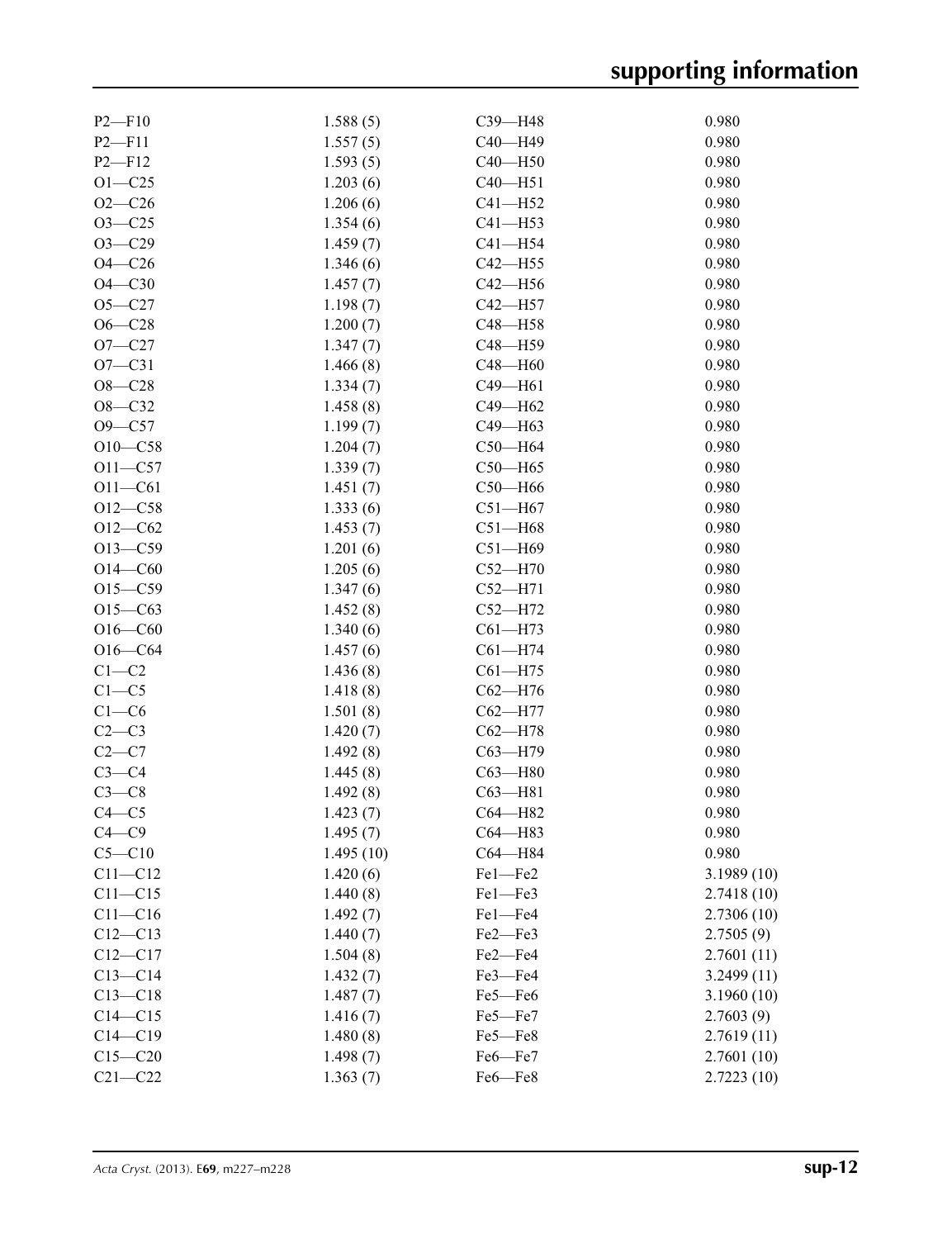# **supporting information**

| $C21 - C25$     | 1.489(8)    | Fe7-Fe8           | 3.2216(11) |
|-----------------|-------------|-------------------|------------|
| Fe3-Fe1-Fe4     | 72.86(2)    | $Fe1-C1-C5$       | 69.7(3)    |
| Fe3-Fe1-S1      | 53.16(4)    | $Fe1-C1-C6$       | 129.3(3)   |
| Fe3-Fe1-S3      | 49.57(3)    | $C2-C1-C5$        | 107.5(4)   |
| Fe3-Fe1-S4      | 96.58(4)    | $C2-C1-C6$        | 124.4(5)   |
| Fe3-Fe1-C1      | 109.63(15)  | $C5-C1-C6$        | 127.7(5)   |
| Fe3-Fe1-C2      | 135.59(13)  | $Fe1-C2-C1$       | 70.6(3)    |
| Fe3-Fe1-C3      | 173.56(14)  | $Fe1-C2-C3$       | 69.6(3)    |
| Fe3-Fe1-C4      | 141.97(17)  | Fe1-C2-C7         | 133.0(3)   |
| Fe3-Fe1-C5      | 112.46(16)  | $C1-C2-C3$        | 108.7(4)   |
| Fe4-Fe1-S1      | 53.02(3)    | $C1-C2-C7$        | 123.0(4)   |
| Fe4-Fe1-S3      | 96.94(4)    | $C3-C2-C7$        | 127.7(5)   |
| Fe4-Fe1-S4      | 49.52(3)    | $Fe1-C3-C2$       | 72.4(3)    |
| Fe4-Fe1-C1      | 138.76 (16) | $Fe1-C3-C4$       | 68.8(3)    |
| Fe4-Fe1-C2      | 110.68(15)  | Fe1-C3-C8         | 128.6(3)   |
| Fe4-Fe1-C3      | 109.38(15)  | $C2-C3-C4$        | 107.2(4)   |
| Fe4-Fe1-C4      | 137.71 (16) | $C2 - C3 - C8$    | 126.9(5)   |
| Fe4-Fe1-C5      | 174.13(17)  | $C4-C3-C8$        | 125.7(4)   |
| $S1 - Fe1 - S3$ | 102.34(5)   | $Fe1-C4-C3$       | 71.7(2)    |
| $S1 - Fe1 - S4$ | 102.13(5)   | $Fe1-C4-C5$       | 71.9(2)    |
| $S1 - Fe1 - C1$ | 94.23 (14)  | $Fe1-C4-C9$       | 128.3(4)   |
| $S1 - Fe1 - C2$ | 92.28(13)   | $C3-C4-C5$        | 107.9(4)   |
| $S1 - Fe1 - C3$ | 123.00(15)  | $C3-C4-C9$        | 124.4(5)   |
| $S1 - Fe1 - C4$ | 156.35(16)  | $C5-C4-C9$        | 127.3(5)   |
| $S1 - Fe1 - C5$ | 127.68(14)  | $Fe1-C5-C1$       | 72.2(3)    |
| $S3$ -Fel-S4    | 80.40(5)    | $Fe1-C5-C4$       | 69.2(3)    |
| $S3$ -Fel-C1    | 116.13(17)  | Fe1-C5-C10        | 128.6(4)   |
| $S3$ –Fel–C2    | 152.20(15)  | $C1-C5-C4$        | 108.7(5)   |
| $S3$ –Fel–C3    | 134.66 (14) | $C1 - C5 - C10$   | 126.2(5)   |
| $S3 - Fe1 - C4$ | 97.07 (17)  | $C4-C5-C10$       | 124.9(5)   |
| $S3$ –Fel–C5    | 88.60 (17)  | Fe2-C11-C12       | 69.2(3)    |
| $S4 - Fe1 - C1$ | 153.79 (16) | Fe2-C11-C15       | 70.2(3)    |
| $S4 - Fe1 - C2$ | 119.78(15)  | Fe2-C11-C16       | 133.2(3)   |
| $S4 - Fe1 - C3$ | 89.28 (15)  | $C12 - C11 - C15$ | 107.4(4)   |
| $S4 - Fe1 - C4$ | 94.26 (15)  | $C12 - C11 - C16$ | 126.2(5)   |
| $S4 - Fe1 - C5$ | 130.18(14)  | $C15 - C11 - C16$ | 125.7(4)   |
| $Cl$ -Fel-C2    | 38.3(2)     | Fe2-C12-C11       | 72.6(3)    |
| $C1 - Fe1 - C3$ | 64.6(2)     | Fe2-C12-C13       | 69.8(3)    |
| $Cl$ -Fel-C4    | 64.8(2)     | Fe2-C12-C17       | 128.9(3)   |
| $Cl$ -Fel-C5    | 38.1(2)     | $C11 - C12 - C13$ | 108.3(4)   |
| $C2$ -Fel- $C3$ | 38.07 (19)  | $C11 - C12 - C17$ | 125.8(5)   |
| $C2$ -Fel- $C4$ | 64.6(2)     | $C13-C12-C17$     | 125.5(4)   |
| $C2$ -Fel- $C5$ | 63.9(2)     | Fe2-C13-C12       | 70.9(2)    |
| $C3$ -Fel- $C4$ | 39.5(2)     | Fe2-C13-C14       | 70.9(2)    |
| $C3$ -Fel- $C5$ | 65.1(2)     | Fe2-C13-C18       | 127.5(3)   |
| $C4 - Fe1 - C5$ | 38.9(2)     | $C12-C13-C14$     | 107.6(4)   |
| Fe3-Fe2-Fe4     | 72.28(2)    | $C12-C13-C18$     | 125.8(4)   |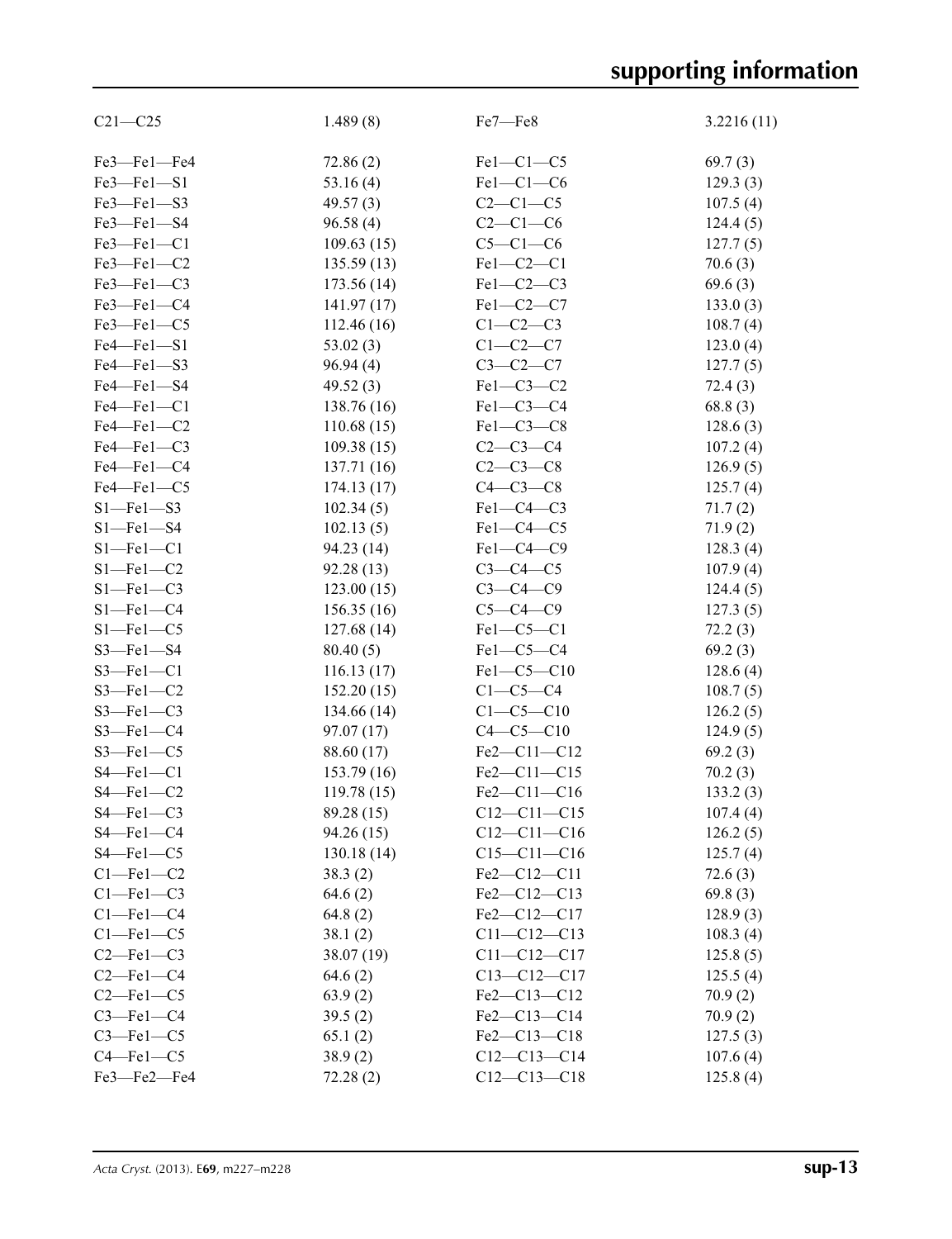| $Fe3$ — $Fe2$ — $S2$              | 52.91(3)    | $C14 - C13 - C18$ | 126.4(5) |
|-----------------------------------|-------------|-------------------|----------|
| Fe3-Fe2-S3                        | 49.43(3)    | Fe2-C14-C13       | 70.0(2)  |
| Fe3-Fe2-S4                        | 96.47(4)    | $Fe2-C14-C15$     | 72.2(2)  |
| $Fe3$ – $Fe2$ – $C11$             | 109.18(13)  | Fe2-C14-C19       | 128.9(4) |
| Fe3-Fe2-C12                       | 115.51(14)  | $C13 - C14 - C15$ | 108.0(5) |
| Fe3-Fe2-C13                       | 147.54(15)  | $C13 - C14 - C19$ | 126.2(4) |
| Fe3-Fe2-C14                       | 169.73(14)  | $C15 - C14 - C19$ | 125.5(4) |
| Fe3-Fe2-C15                       | 131.92(14)  | Fe2-C15-C11       | 71.3(2)  |
| Fe4-Fe2-S2                        | 53.25(4)    | Fe2-C15-C14       | 69.6(2)  |
| Fe4-Fe2-S3                        | 96.12(4)    | $Fe2-C15-C20$     | 130.1(3) |
| Fe4-Fe2-S4                        | 49.08 $(3)$ | $C11 - C15 - C14$ | 108.7(4) |
| Fe4-Fe2-C11                       | 142.57(14)  | $C11 - C15 - C20$ | 124.5(5) |
| Fe4-Fe2-C12                       | 172.11(14)  | $C14 - C15 - C20$ | 126.6(5) |
| Fe4-Fe2-C13                       | 133.12(16)  | $S5 - C21 - C22$  | 118.6(4) |
| Fe4-Fe2-C14                       | 107.23(16)  | $S5 - C21 - C25$  | 116.1(3) |
| Fe4-Fe2-C15                       | 111.85(16)  | $C22-C21-C25$     | 125.3(4) |
| $S2 - Fe2 - S3$                   | 101.98(5)   | $S6 - C22 - C21$  | 120.0(4) |
| $S2$ —Fe $2$ —S4                  | 102.01(5)   | $S6 - C22 - C26$  | 115.6(3) |
| $S2$ —Fe $2$ —C11                 | 96.54(13)   | $C21 - C22 - C26$ | 124.3(5) |
| $S2 - Fe2 - C12$                  | 131.81(14)  | $S7 - C23 - C24$  | 119.1(4) |
| $S2$ –Fe2–C13                     | 154.35(14)  | S7-C23-C27        | 117.0(4) |
| $S2 - Fe2 - C14$                  | 118.21(14)  | $C24 - C23 - C27$ | 123.9(5) |
| $S2$ –Fe2–C15                     | 89.83 (13)  | $S8 - C24 - C23$  |          |
| $S3$ –Fe2–S4                      |             | $S8 - C24 - C28$  | 119.4(4) |
|                                   | 80.53(5)    | $C23 - C24 - C28$ | 116.4(4) |
| $S3$ —Fe2—C11<br>$S3 - Fe2 - C12$ | 113.25(15)  |                   | 124.2(5) |
|                                   | 88.68 (14)  | $O1 - C25 - O3$   | 124.1(5) |
| $S3$ –Fe2–C13                     | 101.65(14)  | $O1 - C25 - C21$  | 124.4(4) |
| $S3$ –Fe2–C14                     | 139.81(14)  | $O3-C25-C21$      | 111.6(4) |
| $S3$ –Fe2–C15                     | 151.14(17)  | $O2 - C26 - O4$   | 124.6(4) |
| $S4 - Fe2 - C11$                  | 154.08(13)  | $O2-C26-C22$      | 123.5(4) |
| $S4 - Fe2 - C12$                  | 126.15(14)  | $O4 - C26 - C22$  | 111.9(4) |
| S4-Fe2-C13                        | 91.59(15)   | $O5 - C27 - O7$   | 124.6(5) |
| $S4 - Fe2 - C14$                  | 90.46 (16)  | $O5 - C27 - C23$  | 124.8(5) |
| $S4 - Fe2 - C15$                  | 123.03(16)  | $O7 - C27 - C23$  | 110.6(4) |
| C11-Fe2-C12                       | 38.16 (18)  | $O6 - C28 - O8$   | 125.2(6) |
| $C11$ —Fe2— $C13$                 | 64.78 (19)  | $O6 - C28 - C24$  | 123.6(5) |
| $C11 - Fe2 - C14$                 | 64.7(2)     | $O8 - C28 - C24$  | 111.2(4) |
| $C11 - Fe2 - C15$                 | 38.5(2)     | Fe5-C33-C34       | 69.2(3)  |
| $C12 - Fe2 - C13$                 | 39.3(2)     | $Fe5-C33-C37$     | 70.1(3)  |
| $C12$ —Fe2— $C14$                 | 65.4(2)     | Fe5-C33-C38       | 133.0(3) |
| $C12$ —Fe2— $C15$                 | 64.4(2)     | $C34 - C33 - C37$ | 107.1(4) |
| $C13 - Fe2 - C14$                 | 39.1(2)     | $C34 - C33 - C38$ | 128.1(5) |
| $C13$ —Fe2— $C15$                 | 64.56 (18)  | C37-C33-C38       | 124.2(4) |
| $C14 - Fe2 - C15$                 | 38.2(2)     | Fe5-C34-C33       | 72.7(3)  |
| Fe1-Fe3-Fe2                       | 71.24(2)    | $Fe5-C34-C35$     | 68.9(3)  |
| Fel-Fe3-S1                        | 50.68(3)    | Fe5-C34-C39       | 127.1(4) |
| Fe1-Fe3-S2                        | 95.66 (4)   | $C33 - C34 - C35$ | 108.8(4) |
| Fel-Fe3-S3                        | 52.77(4)    | $C33 - C34 - C39$ | 124.4(4) |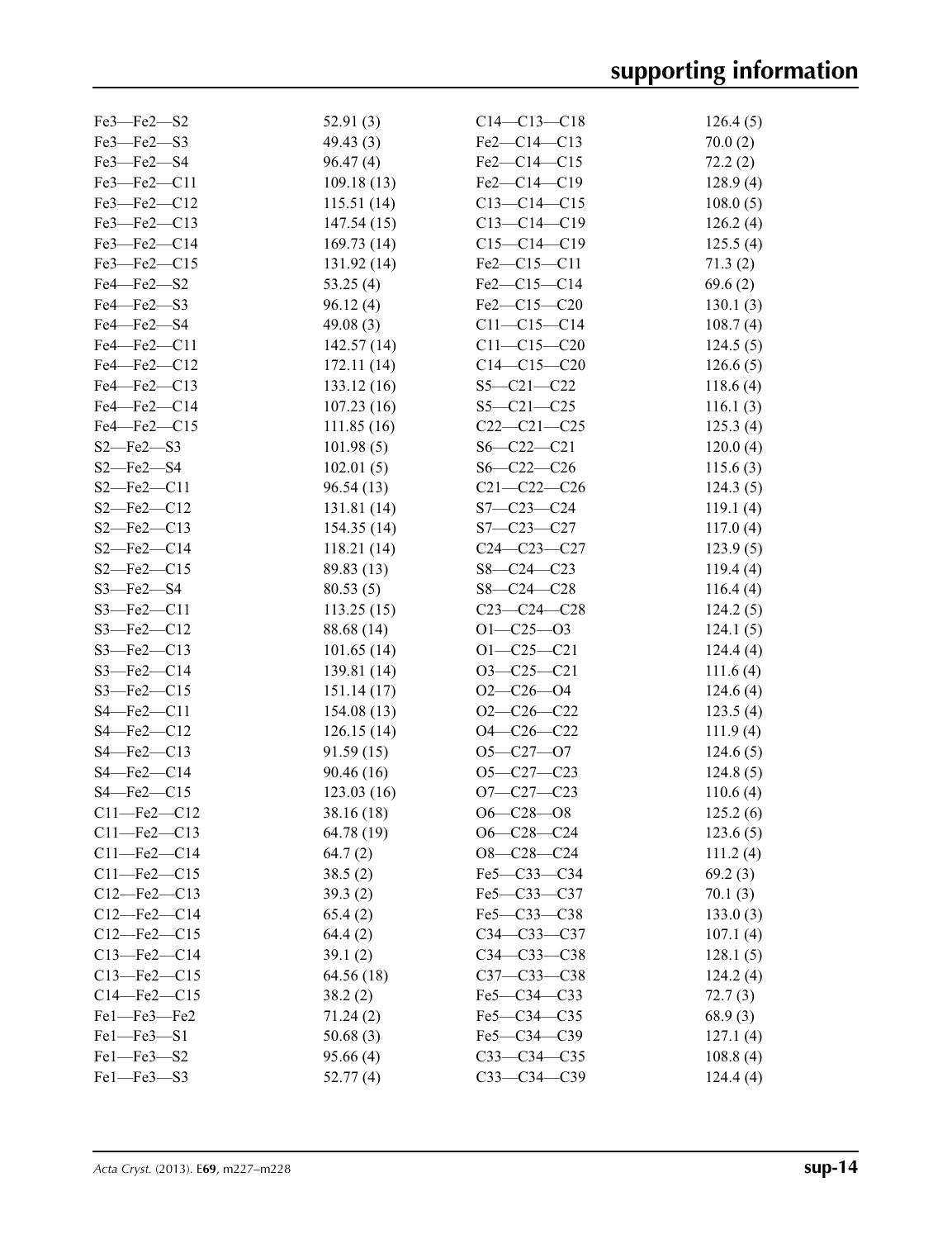| $Fe1$ — $Fe3$ — $S5$               | 160.90(4)  | $C35 - C34 - C39$                                 | 126.7(4) |
|------------------------------------|------------|---------------------------------------------------|----------|
| Fel-Fe3-S6                         | 97.96(4)   | Fe5-C35-C34                                       | 72.1(2)  |
| $Fe2$ – $Fe3$ – $S1$               | 95.97(4)   | Fe5-C35-C36                                       | 71.3(2)  |
| Fe2-Fe3-S2                         | 50.10(3)   | $Fe5-C35-C40$                                     | 125.2(3) |
| Fe2-Fe3-S3                         | 52.60(3)   | $C34 - C35 - C36$                                 | 107.7(4) |
| Fe2-Fe3-S5                         | 97.86(4)   | $C34-C35-C40$                                     | 126.7(4) |
| Fe2-Fe3-S6                         | 162.40(4)  | $C36-C35-C40$                                     | 125.5(5) |
| $S1$ -Fe3-S2                       | 78.75 (5)  | Fe5-C36-C35                                       | 68.8(2)  |
| $S1 - Fe3 - S3$                    | 103.06(5)  | Fe5-C36-C37                                       | 72.4(2)  |
| $S1 - Fe3 - S5$                    | 148.17(5)  | Fe5-C36-C41                                       | 129.2(4) |
| $S1$ —Fe3—S6                       | 87.00(5)   | $C35-C36-C37$                                     | 107.3(4) |
| $S2$ –Fe3–S3                       | 102.34(5)  | $C35-C36-C41$                                     | 126.2(4) |
| $S2$ –Fe3–S5                       | 88.46 (5)  | C37-C36-C41                                       | 126.2(4) |
| $S2$ —Fe3—S6                       | 147.04(5)  | Fe5-C37-C33                                       | 71.4(3)  |
| $S3$ —Fe3—S5                       | 108.13(6)  | $Fe5-C37-C36$                                     | 69.6(2)  |
| $S3$ –Fe3–S6                       | 109.82(5)  | Fe5-C37-C42                                       | 129.0(3) |
| $S5 - Fe3 - S6$                    | 88.34 (5)  | $C33-C37-C36$                                     | 109.2(4) |
| Fe1-Fe4-Fe2                        | 71.26(2)   | $C33-C37-C42$                                     | 124.2(4) |
| $Fe1 - Fe4 - Si$                   | 50.93(3)   | $C36-C37-C42$                                     | 126.4(5) |
| Fe1-Fe4-S2                         | 95.53(4)   | Fe6-C43-C44                                       | 70.0(3)  |
| Fe1-Fe4-S4                         | 53.14(3)   | $Fe6-C43-C47$                                     | 70.0(3)  |
| $Fe1 - Fe4 - S7$                   | 166.99(4)  | $Fe6-C43-C48$                                     | 132.6(3) |
| Fe1-Fe4-S8                         | 94.25 (4)  | C44-C43-C47                                       | 109.2(4) |
| Fe2-Fe4-S1                         |            | C44-C43-C48                                       |          |
|                                    | 95.99(4)   | $C47 - C43 - C48$                                 | 126.0(5) |
| $Fe2$ — $Fe4$ — $S2$<br>Fe2-Fe4-S4 | 49.84(3)   |                                                   | 124.2(4) |
|                                    | 52.45(4)   | $Fe6-C44-C43$                                     | 72.0(3)  |
| Fe2-Fe4-S7                         | 101.91(5)  | Fe6-C44-C45                                       | 68.8(2)  |
| Fe2-Fe4-S8                         | 156.96(4)  | Fe6-C44-C49                                       | 129.7(3) |
| $S1 - Fe4 - S2$                    | 78.61 (5)  | $C43 - C44 - C45$                                 | 106.7(4) |
| $S1 - Fe4 - S4$                    | 103.64(5)  | C43-C44-C49                                       | 127.1(5) |
| $S1 - Fe4 - S7$                    | 142.01(5)  | C45-C44-C49                                       | 125.8(4) |
| $S1$ —Fe4—S8                       | 87.79(5)   | Fe6-C45-C44                                       | 71.8(2)  |
| $S2$ –Fe4–S4                       | 101.96(5)  | Fe6-C45-C46                                       | 71.6(2)  |
| $S2 - Fe4 - S7$                    | 87.78(5)   | Fe6-C45-C50                                       | 128.4(4) |
| $S2 - Fe4 - S8$                    | 152.40(5)  | C44-C45-C46                                       | 109.0(4) |
| S4-Fe4-S7                          | 113.87(5)  | C44-C45-C50                                       | 124.4(4) |
| $S4$ –Fe $4$ –S $8$                | 104.56(6)  | $C46-C45-C50$                                     | 126.2(5) |
| $S7$ —Fe4—S8                       | 88.46 (6)  | $Fe6 - C46 - C45$                                 | 69.5(2)  |
| Fe7-Fe5-Fe8                        | 71.38(2)   | Fe6-C46-C47                                       | 71.4(3)  |
| $Fe7$ — $Fe5$ — $S9$               | 52.56(3)   | Fe6-C46-C51                                       | 128.3(4) |
| $Fe7$ — $Fe5$ — $S11$              | 49.28(3)   | $C45 - C46 - C47$                                 | 107.6(5) |
| Fe7-Fe5-S12                        | 96.31(4)   | $C45-C46-C51$                                     | 127.2(5) |
| $Fe7$ — $Fe5$ — $C33$              | 110.00(14) | $C47 - C46 - C51$                                 | 125.0(4) |
| $Fe7$ — $Fe5$ — $C34$              | 114.40(15) | $Fe6 - C47 - C43$                                 | 71.4 (2) |
| Fe7-Fe5-C35                        | 144.57(15) | Fe <sub>6</sub> -C <sub>47</sub> -C <sub>46</sub> | 69.9(2)  |
| Fe7-Fe5-C36                        | 172.18(13) | Fe6-C47-C52                                       | 131.4(3) |
| $Fe7$ – $Fe5$ – $C37$              | 134.36(13) | C43-C47-C46                                       | 107.5(4) |
| Fe8-Fe5-S9                         | 53.02(4)   | C43-C47-C52                                       | 124.8(5) |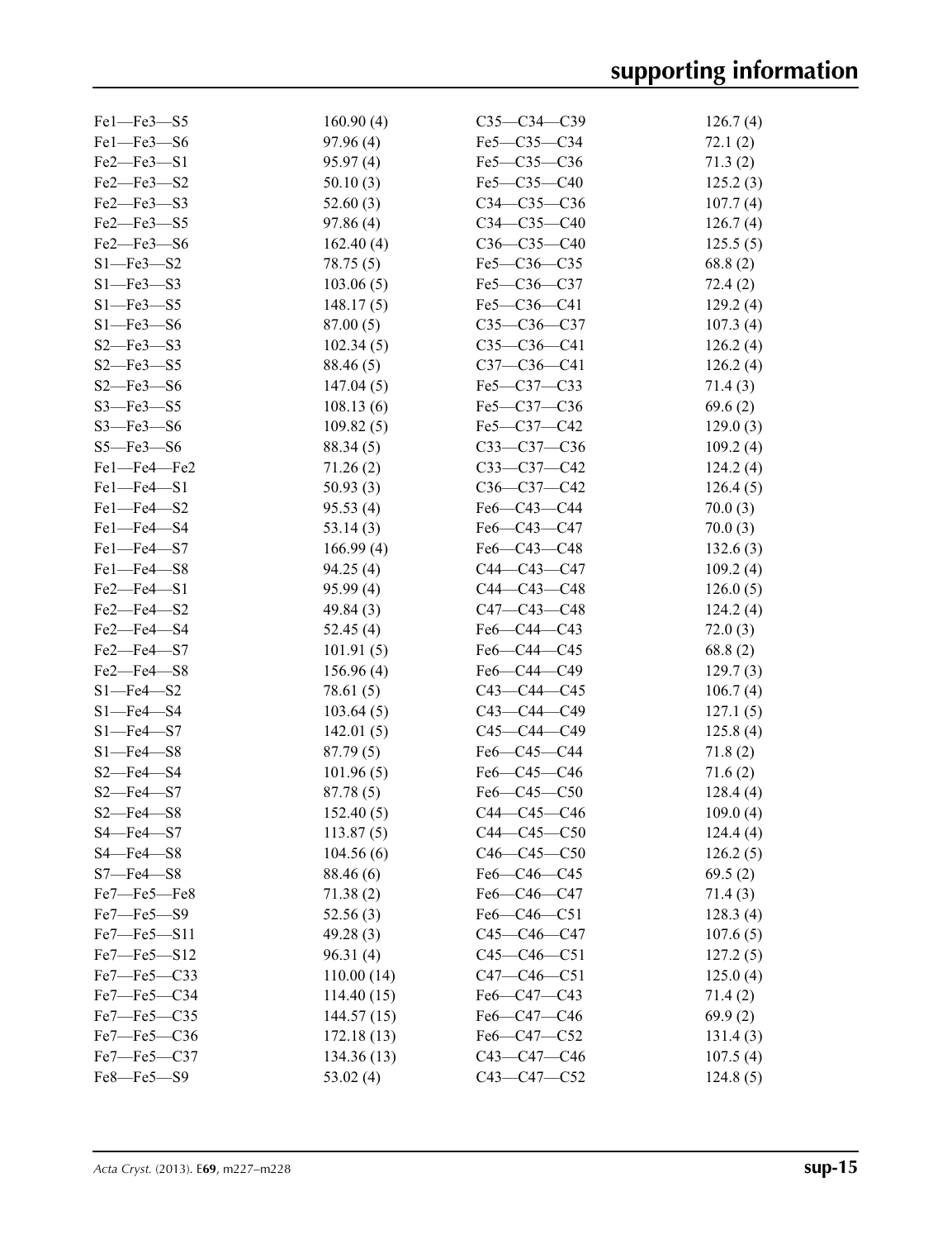| $Fe8$ — $Fe5$ — $S11$ | 95.46(4)    | $C46-C47-C52$      | 127.1(5) |
|-----------------------|-------------|--------------------|----------|
| Fe8-Fe5-S12           | 48.94(3)    | $S13 - C53 - C54$  | 118.9(4) |
| Fe8-Fe5-C33           | 141.45(14)  | $S13 - C53 - C57$  | 118.7(4) |
| Fe8-Fe5-C34           | 174.23(15)  | $C54 - C53 - C57$  | 122.1(5) |
| Fe8-Fe5-C35           | 135.87(16)  | $S14 - C54 - C53$  | 119.0(4) |
| Fe8-Fe5-C36           | 108.88(16)  | $S14 - C54 - C58$  | 115.7(3) |
| Fe8-Fe5-C37           | 112.17(15)  | $C53-C54-C58$      | 125.2(4) |
| $S9 - Fe5 - S11$      | 101.51(5)   | $S15 - C55 - C56$  | 118.9(4) |
| S9-Fe5-S12            | 101.71(5)   | $S15 - C55 - C59$  | 115.9(3) |
| $S9$ –Fe5–C33         | 95.87(13)   | $C56-C55-C59$      | 125.1(4) |
| $S9$ –Fe5–C34         | 130.06(14)  | $S16 - C56 - C55$  | 119.6(4) |
| $S9$ –Fe5–C35         | 156.50(14)  | $S16 - C56 - C60$  | 115.4(4) |
| $S9 - Fe5 - C36$      | 121.00(13)  | $C55-C56-C60$      | 125.0(5) |
| $S9$ –Fe5–C37         | 91.73(13)   | $O9 - C57 - O11$   | 124.2(4) |
| $S11 - Fe5 - S12$     | 80.94(5)    | $O9 - C57 - C53$   | 123.9(5) |
| $S11$ -Fe5-C33        | 114.74(15)  | $O11 - C57 - C53$  | 111.9(4) |
| $S11$ -Fe5-C34        | 88.67 (15)  | $O10-C58-O12$      | 124.7(5) |
| $S11$ -Fe5-C35        | 99.01 (14)  | O10-C58-C54        | 123.4(4) |
| $S11$ -Fe5-C36        | 137.49(13)  | $O12-C58-C54$      | 111.9(4) |
| $S11 - Fe5 - C37$     | 151.92(16)  | $O13 - C59 - O15$  | 125.2(5) |
| $S12$ —Fe5—C33        | 153.63(14)  | $O13 - C59 - C55$  | 124.1(5) |
| $S12 - Fe5 - C34$     | 128.22(14)  | $O15-C59-C55$      | 110.7(4) |
| $S12$ —Fe5—C35        | 92.68(16)   | $O14 - C60 - O16$  | 125.2(4) |
| $S12 - Fe5 - C36$     | 89.33(15)   | $O14 - C60 - C56$  | 124.3(4) |
| S12-Fe5-C37           | 120.75(15)  | $O16-C60-C56$      | 110.3(4) |
| C33-Fe5-C34           | 38.08(19)   | $Cl$ - $C$ 6- $H1$ | 109.5    |
| C33-Fe5-C35           | 64.9(2)     | $C1-C6-H2$         | 109.5    |
| C33-Fe5-C36           | 64.7(2)     | $C1-C6-H3$         | 109.5    |
| C33-Fe5-C37           | 38.5(2)     | $H1-C6-H2$         | 109.5    |
| C34-Fe5-C35           | 39.0(2)     | $H1-C6-H3$         | 109.5    |
| C34-Fe5-C36           | 65.4(2)     | $H2-C6-H3$         | 109.5    |
| $C34$ -Fe5- $C37$     | 64.2(2)     | $C2-C7-H4$         | 109.5    |
| $C35 - Fe5 - C36$     | 39.9(2)     | $C2-C7-H5$         | 109.5    |
| C35-Fe5-C37           | 64.86 (19)  | $C2-C7-H6$         | 109.5    |
| C36-Fe5-C37           | 37.96 (18)  | $H4-C7-H5$         | 109.5    |
| Fe7-Fe6-Fe8           | 71.97(2)    | $H4-C7-H6$         | 109.5    |
| $Fe7$ — $Fe6$ — $S10$ | 52.76(4)    | $H5-C7-H6$         | 109.5    |
| Fe7-Fe6-S11           | 49.31 $(3)$ | $C3-C8-H7$         | 109.5    |
| Fe7-Fe6-S12           | 96.31(4)    | $C3-C8-H8$         | 109.5    |
| Fe7-Fe6-C43           | 137.19(13)  | $C3-C8-H9$         | 109.5    |
| Fe7-Fe6-C44           | 174.94 (14) | $H7-C8-H8$         | 109.5    |
| Fe7-Fe6-C45           | 141.21(16)  | $H7-C8-H9$         | 109.5    |
| Fe7-Fe6-C46           | 111.99(15)  | $H8-C8-H9$         | 109.5    |
| Fe7-Fe6-C47           | 110.24(14)  | $C4-C9-H10$        | 109.5    |
| Fe8-Fe6-S10           | 53.06(3)    | $C4-C9-H11$        | 109.5    |
| Fe8-Fe6-S11           | 96.70(4)    | $C4 - C9 - H12$    | 109.5    |
| Fe8-Fe6-S12           | 49.57(3)    | $H10-C9-H11$       | 109.5    |
| Fe8-Fe6-C43           | 110.93(14)  | H10-C9-H12         | 109.5    |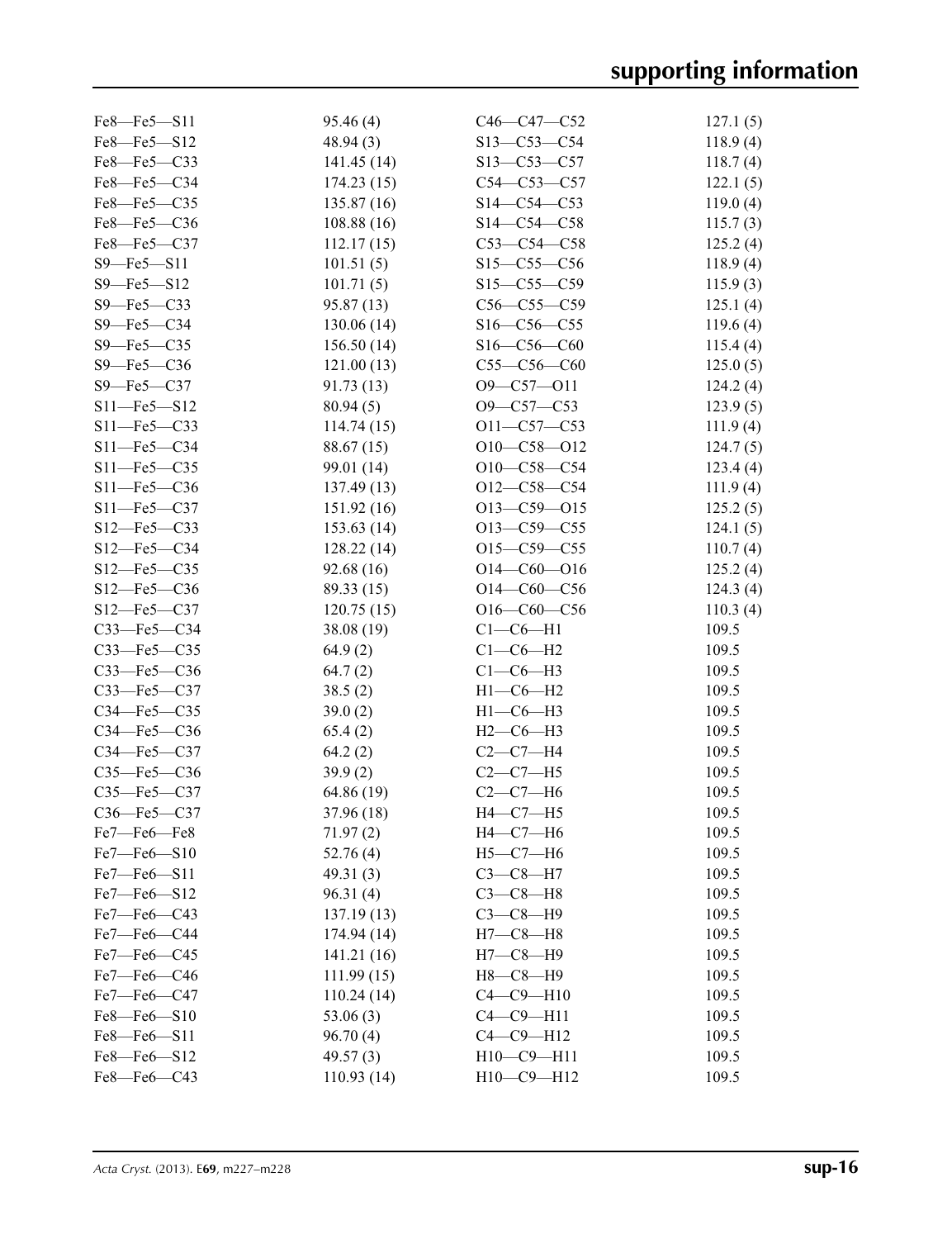| $Fe8$ — $Fe6$ — $C44$ | 110.25(15) | $H11-C9-H12$      | 109.5 |
|-----------------------|------------|-------------------|-------|
| Fe8-Fe6-C45           | 138.98(15) | $C5 - C10 - H13$  | 109.5 |
| Fe8-Fe6-C46           | 175.26(17) | $C5 - C10 - H14$  | 109.5 |
| Fe8-Fe6-C47           | 138.22(15) | $C5 - C10 - H15$  | 109.5 |
| $S10 - Fe6 - S11$     | 101.81(5)  | H13-C10-H14       | 109.5 |
| S10-Fe6-S12           | 102.28(5)  | H13-C10-H15       | 109.5 |
| S10-Fe6-C43           | 93.42 (13) | $H14-C10-H15$     | 109.5 |
| S10-Fe6-C44           | 124.58(15) | $C11 - C16 - H16$ | 109.5 |
| $S10$ -Fe6-C45        | 156.70(16) | $C11 - C16 - H17$ | 109.5 |
| S10-Fe6-C46           | 126.85(14) | $C11 - C16 - H18$ | 109.5 |
| $S10$ -Fe $6$ -C47    | 93.71 (13) | H16-C16-H17       | 109.5 |
| $S11 - Fe6 - S12$     | 81.05(5)   | $H16-C16-H18$     | 109.5 |
| S11-Fe6-C43           | 152.28(15) | H17-C16-H18       | 109.5 |
| S11-Fe6-C44           | 133.61(15) | $C12-C17-H19$     | 109.5 |
| $S11$ -Fe6-C45        | 96.38(16)  | $C12-C17-H20$     | 109.5 |
| S11-Fe6-C46           | 87.96 (17) | $C12-C17-H21$     | 109.5 |
| $S11$ —Fe6—C47        | 116.51(16) | H19-C17-H20       | 109.5 |
| S12-Fe6-C43           | 118.38(14) | H19-C17-H21       | 109.5 |
| S12-Fe6-C44           | 88.47 (14) | $H20-C17-H21$     | 109.5 |
| $S12$ —Fe6—C45        | 94.77 (15) | $C13 - C18 - H22$ | 109.5 |
| S12-Fe6-C46           | 130.87(14) | $C13 - C18 - H23$ | 109.5 |
| S12-Fe6-C47           | 153.44(15) | $C13 - C18 - H24$ | 109.5 |
| $C43$ —Fe6—C44        | 37.94(19)  | H22-C18-H23       | 109.5 |
| C43-Fe6-C45           | 64.3(2)    | $H22-C18-H24$     | 109.5 |
| C43-Fe6-C46           | 64.4(2)    | $H23 - C18 - H24$ | 109.5 |
| $C43$ —Fe $6$ —C47    | 38.6(2)    | $C14-C19-H25$     | 109.5 |
| C44-Fe6-C45           | 39.4(2)    | C14-C19-H26       | 109.5 |
| C44-Fe6-C46           | 65.6(2)    | $C14-C19-H27$     | 109.5 |
| C44-Fe6-C47           | 64.97(19)  | $H25 - C19 - H26$ | 109.5 |
| $C45$ —Fe $6$ —C $46$ | 39.0(2)    | $H25-C19-H27$     | 109.5 |
| C45-Fe6-C47           | 64.92 (19) | H26-C19-H27       | 109.5 |
| $C46$ —Fe $6$ —C47    | 38.7(2)    | $C15 - C20 - H28$ | 109.5 |
| Fe5-Fe7-Fe6           | 70.75(2)   | $C15 - C20 - H29$ | 109.5 |
| Fe5-Fe7-S9            | 50.18(3)   | $C15 - C20 - H30$ | 109.5 |
| Fe5-Fe7-S10           | 96.41(4)   | H28-C20-H29       | 109.5 |
| $Fe5 - Fe7 - S11$     | 52.42(3)   | H28-C20-H30       | 109.5 |
| Fe5-Fe7-S13           | 167.60(5)  | H29-C20-H30       | 109.5 |
| $Fe5 - Fe7 - S14$     | 94.49(4)   | $O3-C29-H31$      | 109.5 |
| Fe6-Fe7-S9            | 95.81(4)   | O3-C29-H32        | 109.5 |
| Fe6-Fe7-S10           | 50.43(3)   | $O3-C29-H33$      | 109.5 |
| Fe6-Fe7-S11           | 52.28(4)   | H31-C29-H32       | 109.5 |
| Fe6-Fe7-S13           | 102.21(4)  | H31-C29-H33       | 109.5 |
| Fe6-Fe7-S14           | 155.98(5)  | H32-C29-H33       | 109.4 |
| $S9$ —Fe7—S10         | 80.11(5)   | O4-C30-H34        | 109.5 |
| S9-Fe7-S11            | 102.27(5)  | O4-C30-H35        | 109.5 |
| $S9$ –Fe $7$ –S13     | 142.09(5)  | O4-C30-H36        | 109.5 |
| S9-Fe7-S14            | 88.23 (5)  | H34-C30-H35       | 109.5 |
| $S10 - Fe7 - S11$     | 102.45(5)  | НЗ4-С30-НЗ6       | 109.5 |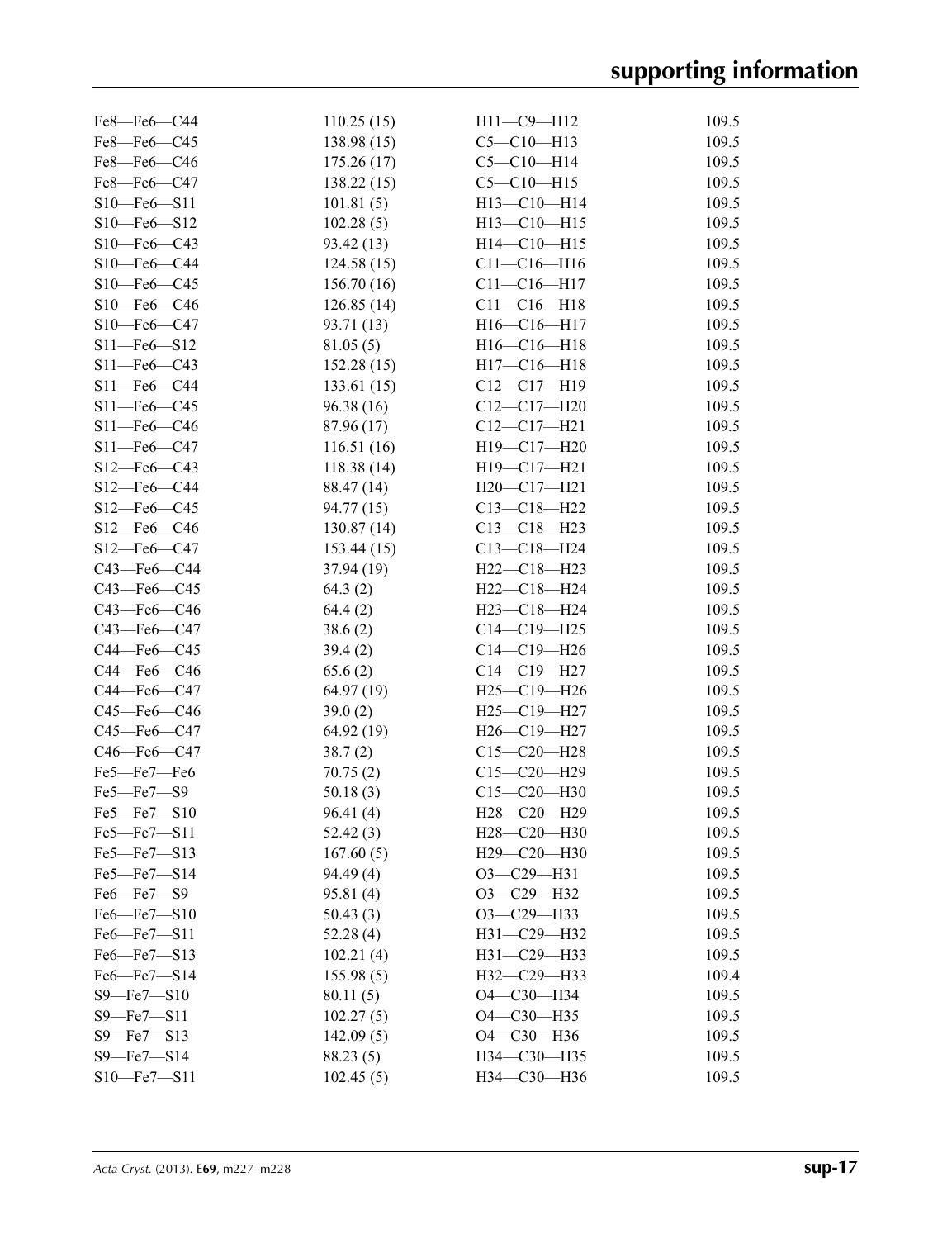| $S10$ —Fe7—S13    | 86.10(5)   | H35-C30-H36       | 109.5 |
|-------------------|------------|-------------------|-------|
| $S10 - Fe7 - S14$ | 153.08(5)  | $O7 - C31 - H37$  | 109.5 |
| $S11$ —Fe7—S13    | 115.18(5)  | $O7 - C31 - H38$  | 109.5 |
| $S11 - Fe7 - S14$ | 103.71(6)  | $O7 - C31 - H39$  | 109.5 |
| $S13 - Fe7 - S14$ | 88.50 (6)  | H37-C31-H38       | 109.5 |
| Fe5-Fe8-Fe6       | 71.29(2)   | H37-C31-H39       | 109.5 |
| Fe5-Fe8-S9        | 50.05(3)   | H38-C31-H39       | 109.5 |
| $Fe5 - Fe8 - S10$ | 96.67(4)   | $O8-C32-H40$      | 109.5 |
| Fe5-Fe8-S12       | 52.31(4)   | $O8-C32-H41$      | 109.5 |
| Fe5-Fe8-S15       | 156.34(4)  | $O8-C32-H42$      | 109.5 |
| Fe5-Fe8-S16       | 100.19(5)  | $H40-C32-H41$     | 109.5 |
| Fe6-Fe8-S9        | 96.43(4)   | H40-C32-H42       | 109.5 |
| Fe6-Fe8-S10       | 51.11(3)   | H41-C32-H42       | 109.5 |
| Fe6-Fe8-S12       | 53.04(3)   | C33-C38-H43       | 109.5 |
| Fe6-Fe8-S15       | 94.10 (4)  | C33-C38-H44       | 109.5 |
| Fe6-Fe8-S16       | 163.16(4)  | C33-C38-H45       | 109.5 |
| $S9 - Fe8 - S10$  | 80.00(5)   | H43-C38-H44       | 109.5 |
| S9-Fe8-S12        | 102.11(5)  | H43-C38-H45       | 109.5 |
| $S9 - Fe8 - S15$  | 153.04(5)  | H44-C38-H45       | 109.5 |
| S9-Fe8-S16        | 88.30(5)   | $C34-C39 - H46$   | 109.5 |
| $S10 - Fe8 - S12$ | 103.78(5)  | $C34 - C39 - H47$ | 109.5 |
| $S10 - Fe8 - S15$ | 87.56(5)   | $C34 - C39 - H48$ | 109.5 |
| S10-Fe8-S16       | 145.71(5)  | H46-C39-H47       | 109.5 |
| $S12 - Fe8 - S15$ | 104.05(5)  | H46-C39-H48       | 109.5 |
| $S12 - Fe8 - S16$ | 110.18(5)  | H47-C39-H48       | 109.5 |
| $S15$ —Fe8— $S16$ | 88.75(5)   | C35-C40-H49       | 109.5 |
| Fel-S1-Fe3        | 76.17(4)   | $C35-C40-H50$     | 109.5 |
| Fel-S1-Fe4        | 76.05(4)   | $C35-C40-H51$     | 109.5 |
| Fe3-S1-Fe4        | 92.27(5)   | $H49-C40-H50$     | 109.5 |
| Fe2-S2-Fe3        | 76.99(4)   | H49-C40-H51       | 109.5 |
| Fe2-S2-Fe4        | 76.91(4)   | H50-C40-H51       | 109.5 |
| $Fe3 - S2 - Fe4$  | 91.88(5)   | $C36 - C41 - H52$ | 109.5 |
| $Fe1 - S3 - Fe2$  | 91.42(5)   | $C36 - C41 - H53$ | 109.5 |
| Fel-S3-Fe3        | 77.67(5)   | C36-C41-H54       | 109.5 |
| Fe2-S3-Fe3        | 77.97 (4)  | H52-C41-H53       | 109.5 |
| Fe1-S4-Fe2        | 91.33(5)   | $H52-C41-H54$     | 109.5 |
| Fe1-S4-Fe4        | 77.34(4)   | H53-C41-H54       | 109.5 |
| Fe2-S4-Fe4        | 78.47 (5)  | C37-C42-H55       | 109.5 |
| Fe3-S5-C21        | 106.63(19) | C37-C42-H56       | 109.5 |
| $Fe3 - S6 - C22$  | 106.32(18) | $C37 - C42 - H57$ | 109.5 |
| Fe4-S7-C23        | 106.26(19) | $H55-C42-H56$     | 109.5 |
| Fe4-S8-C24        | 106.5(2)   | H55-C42-H57       | 109.5 |
| Fe5-S9-Fe7        | 77.27(4)   | $H56-C42-H57$     | 109.5 |
| Fe5-S9-Fe8        | 76.93(4)   | $C43 - C48 - H58$ | 109.5 |
| Fe7-S9-Fe8        | 91.13(5)   | C43-C48-H59       | 109.5 |
| Fe6-S10-Fe7       | 76.80(5)   | C43-C48-H60       | 109.5 |
| Fe6-S10-Fe8       | 75.83(4)   | H58-C48-H59       | 109.5 |
| Fe7-S10-Fe8       | 91.40(5)   | H58-C48-H60       | 109.5 |
|                   |            |                   |       |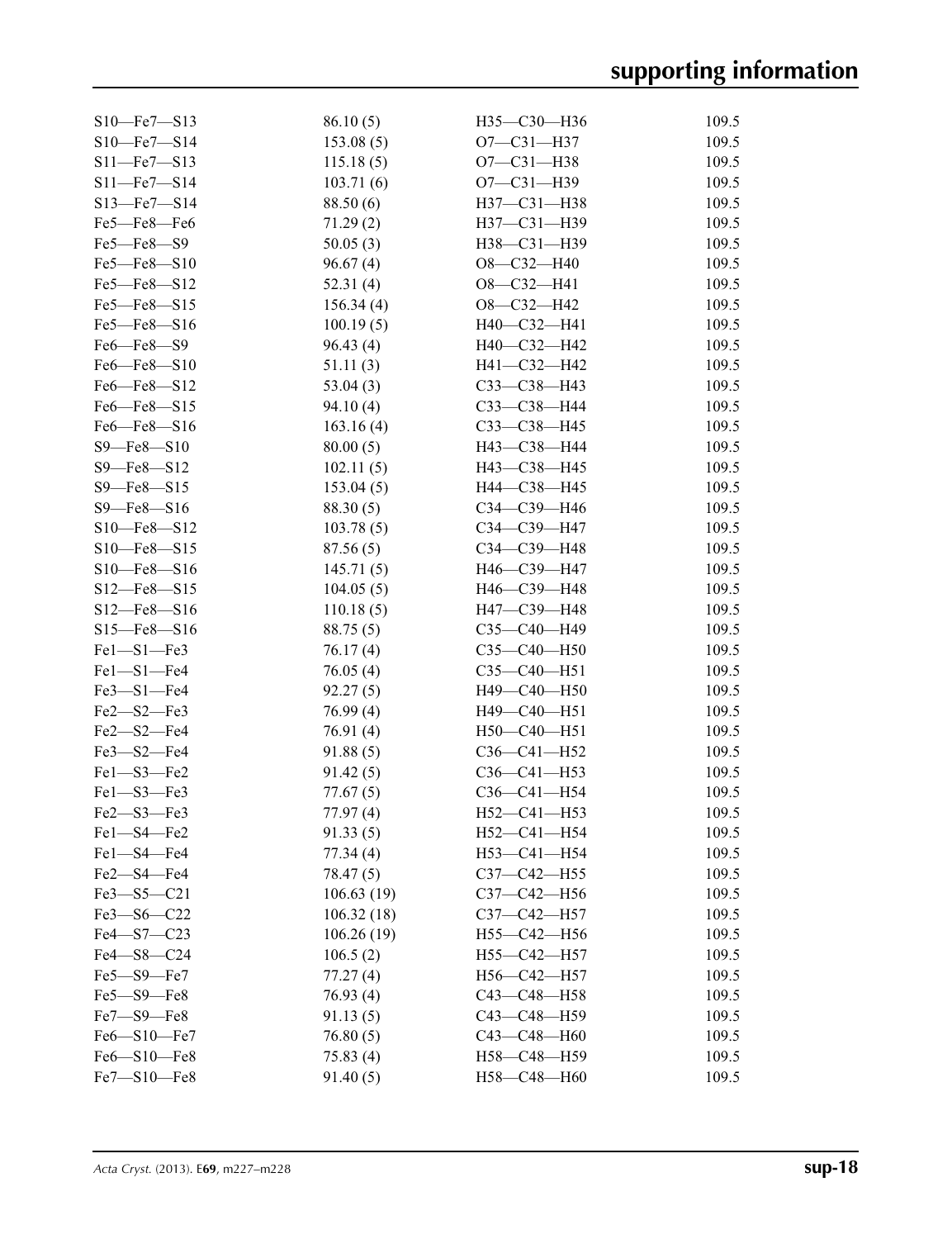| $Fe5 - S11 - Fe6$ | 91.48(5)   | $H59-C48-H60$     | 109.5 |
|-------------------|------------|-------------------|-------|
| Fe5-S11-Fe7       | 78.30 (4)  | C44-C49-H61       | 109.5 |
| Fe6-S11-Fe7       | 78.41 (5)  | C44-C49-H62       | 109.5 |
| Fe5-S12-Fe6       | 91.62(5)   | C44-C49-H63       | 109.5 |
| Fe5-S12-Fe8       | 78.75 (5)  | H61-C49-H62       | 109.5 |
| Fe6-S12-Fe8       | 77.40(4)   | H61-C49-H63       | 109.5 |
| Fe7-S13-C53       | 106.56(18) | H62-C49-H63       | 109.5 |
| Fe7-S14-C54       | 106.8(2)   | C45-C50-H64       | 109.5 |
| Fe8-S15-C55       | 106.3(2)   | $C45 - C50 - H65$ | 109.5 |
| Fe8-S16-C56       | 105.81(18) | C45-C50-H66       | 109.5 |
| $F1-P1-F2$        | 179.4(2)   | H64-C50-H65       | 109.5 |
| $F1-P1-F3$        | 90.2(2)    | H64-C50-H66       | 109.5 |
| $F1-P1-F4$        | 89.1(2)    | Н65-С50-Н66       | 109.5 |
| $F1-P1-F5$        | 89.4 (2)   | $C46 - C51 - H67$ | 109.5 |
| $F1-P1-F6$        | 89.1(2)    | $C46 - C51 - H68$ | 109.5 |
| $F2 - P1 - F3$    | 90.1(2)    | $C46 - C51 - H69$ | 109.5 |
| $F2-P1-F4$        | 91.5(2)    | H67-C51-H68       | 109.5 |
| $F2 - P1 - F5$    | 90.4(2)    | H67-C51-H69       | 109.5 |
| $F2 - P1 - F6$    | 90.3(2)    | H68-C51-H69       | 109.5 |
| $F3-P1-F4$        | 90.3(2)    | $C47 - C52 - H70$ | 109.5 |
| $F3 - P1 - F5$    | 179.1(2)   | $C47 - C52 - H71$ | 109.5 |
| $F3-P1-F6$        | 89.8(2)    | C47-C52-H72       | 109.5 |
| $F4 - P1 - F5$    | 90.4(2)    | H70-C52-H71       | 109.5 |
| $F4-P1-F6$        | 178.2(2)   | H70-C52-H72       | 109.5 |
| $F5-P1-F6$        | 89.5(2)    | H71-C52-H72       | 109.5 |
| $F7 - P2 - F8$    | 175.7(3)   | $O11 - C61 - H73$ | 109.5 |
| $F7 - P2 - F9$    | 88.7(3)    | $O11 - CO1 - H74$ | 109.5 |
| $F7 - P2 - F10$   | 88.1(3)    | $O11 - C61 - H75$ | 109.5 |
| $F7 - P2 - F11$   | 92.8(4)    | $H73-C61-H74$     | 109.5 |
| $F7 - P2 - F12$   | 91.9(3)    | $H73-C61-H75$     | 109.5 |
| $F8 - P2 - F9$    | 87.1(3)    | H74-C61-H75       | 109.5 |
| $F8 - P2 - F10$   | 90.7(2)    | $O12-C62-H76$     | 109.5 |
| $F8 - P2 - F11$   | 91.3(3)    | $O12-C62-H77$     | 109.5 |
| $F8 - P2 - F12$   | 89.2(2)    | $O12-C62-H78$     | 109.5 |
| $F9 - P2 - F10$   | 88.9(2)    | H76-C62-H77       | 109.5 |
| $F9 - P2 - F11$   | 177.7(4)   | $H76-C62-H78$     | 109.5 |
| $F9 - P2 - F12$   | 90.1(2)    | $H77-C62-H78$     | 109.5 |
| $F10-P2-F11$      | 89.4 (3)   | $O15-C63-H79$     | 109.5 |
| $F10-P2-F12$      | 179.0(2)   | $O15-C63-H80$     | 109.5 |
| $F11-P2-F12$      | 91.6(3)    | $O15-C63-H81$     | 109.5 |
| $C25 - 03 - C29$  | 115.0(4)   | H79-C63-H80       | 109.5 |
| $C26 - O4 - C30$  | 114.2(4)   | H79-C63-H81       | 109.5 |
| $C27 - 07 - C31$  | 115.1(4)   | H80-C63-H81       | 109.5 |
| $C28 - 08 - C32$  | 114.2(4)   | $O16-C64 - H82$   | 109.5 |
| $C57 - 011 - C61$ | 114.5(5)   | $O16-C64 - H83$   | 109.5 |
| $C58 - 012 - C62$ | 116.0(4)   | $O16-C64 - H84$   | 109.5 |
| $C59 - 015 - C63$ | 114.5(4)   | H82-C64-H83       | 109.5 |
| $C60 - O16 - C64$ | 114.8(3)   | H82-C64-H84       | 109.5 |